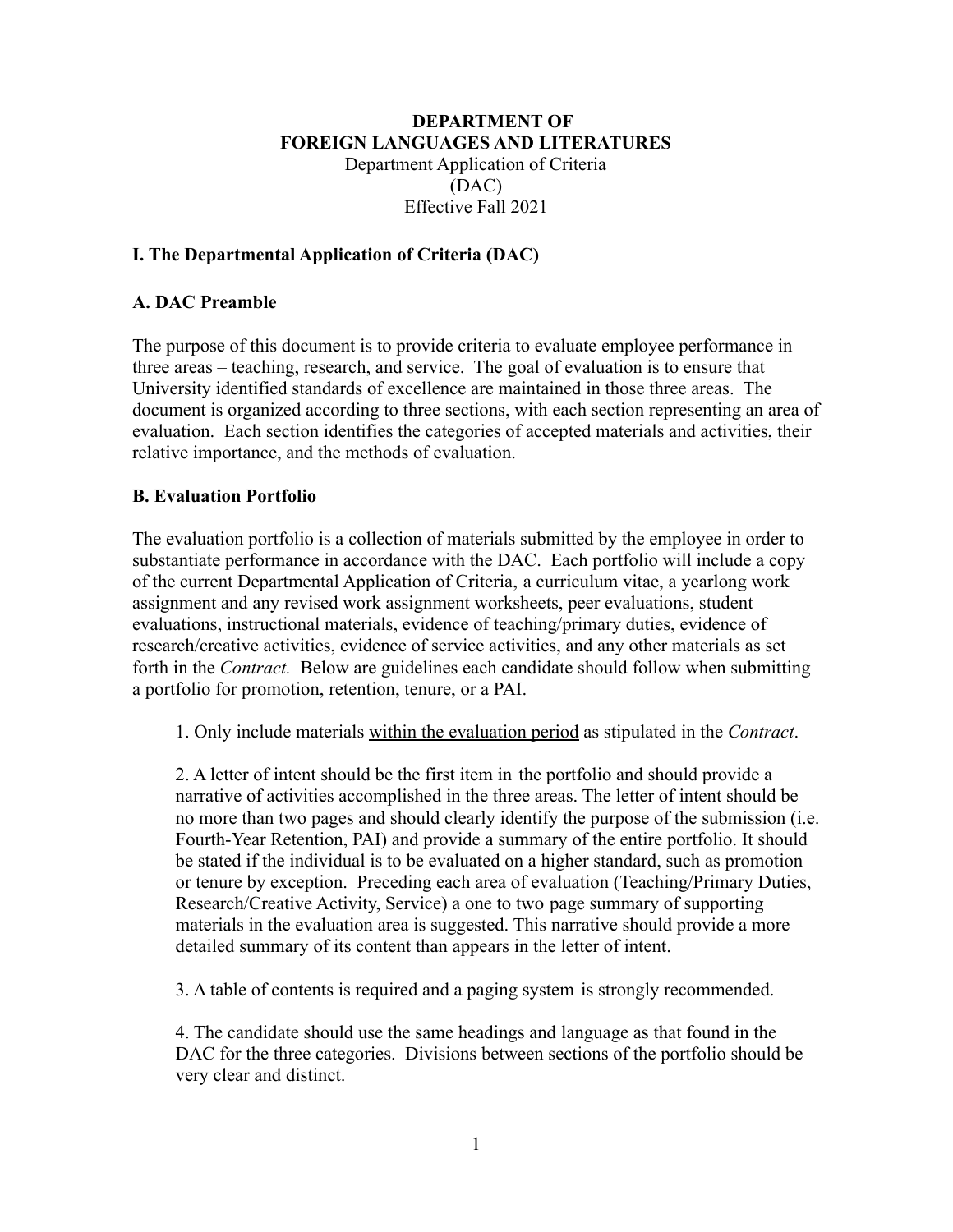5. The submission and review of portfolios are governed by a process set forth in the *Contract*. In particular, they must be submitted by the requisite deadlines and, once submitted, material may not be added or removed by the faculty in personnel action unless requested by the evaluators.

6. Submitted material shall not include personal information such as social security numbers or irrelevant documents such as the Ethics Training Certificate.

# **II. Departmental Personnel Committee (DPC)**

# **A. Purpose**

The purpose of a Department Personnel Committee shall be to review materials submitted by faculty members of the Department seeking retention, promotion, professional advancement increase (PAI) or tenure and to provide recommendations in accordance with the DAC. The dates for each evaluation process are specified in the annual University evaluation timetable.

# **B. Composition**

The composition and voting policies of the Department Personnel Committee (DPC) will be determined by a program's bylaws. DPC will be composed of Unit A tenured and tenure-track Faculty.

# **III. Evaluation Criteria for Unit A Faculty**

The degree of effectiveness of performance of each faculty member who is being considered for retention, promotion, PAI, tenured-faculty review, or tenure shall be evaluated in the areas of teaching/performance of primary duties, research/creative activity, and service. Teaching/performance of primary duties is considered the most important of the three areas of evaluation as stipulated in *Contract* Article 19.3.a.1.

The Minimum Performance Requirements for Unit A faculty in each of the three areas of evaluation is shown in the table below for each personnel action. These Performance Requirements are as designated in the current *Contract* in Article 19.3.b.2.

| <b>Personnel Action</b>  | <b>Teaching/Primary</b><br><b>Duties</b> | <b>Research/Creative</b><br><b>Activity</b> | <b>Service</b>      |
|--------------------------|------------------------------------------|---------------------------------------------|---------------------|
| First year retention     | Satisfactory                             | Appropriate                                 | Appropriate         |
| Second year<br>retention | Satisfactory                             | Satisfactory                                | Satisfactory        |
| Third year retention     | Effective                                | Highly satisfactory                         | Highly satisfactory |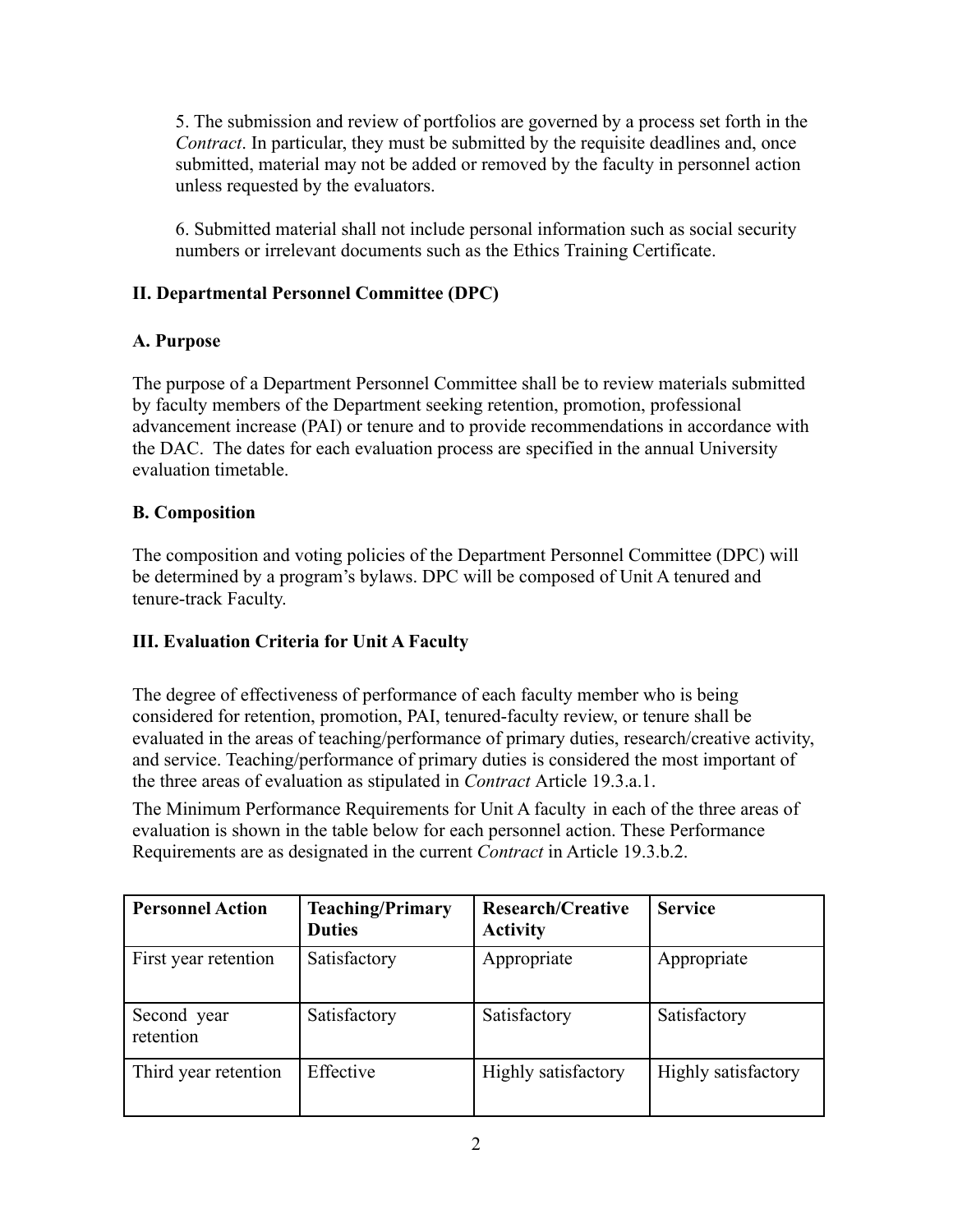| Fourth year retention      | Highly effective   | Effective            | Effective            |
|----------------------------|--------------------|----------------------|----------------------|
| Fifth year retention       | Significant        | Highly effective     | Highly effective     |
| Tenure                     | Superior           | Significant          | Significant          |
| <b>Associate Professor</b> | Superior           | Significant          | Significant          |
| <b>Full Professor</b>      | Superior           | Superior             | Superior             |
| Post-Tenure Review         | Adequate/Exemplary | Adequate/Exemplary   | Adequate/Exemplary   |
| PAI                        | Superior           | Superior/Significant | Superior/Significant |

### **IV. Teaching/Primary Duties**

Teaching/performance of primary duties will be considered the most important of the three areas of evaluation. After teaching/performance of primary duties, research/creative activity and service will be given equal emphasis. All evidence submitted will be considered quantitatively as well as qualitatively. All faculty members are required to participate in departmental assessment activities.

- I. Evaluation of Teaching:
	- A. Categories of materials and activities for use in evaluation include, but are not limited to those listed below:

Category 1: Online Student Evaluations a. Course Evaluation Summary (End of Semester Course Evaluation). b. Summary of Students Ratings Form (Appendix A).

Student evaluations should be determined by summarized ratings of the Course Evaluation Summary by using the Summary of Student Ratings Form (Appendix A).

Category 2: Classroom Observations

- a. Observation by professional peers within the appropriate program.
- b. Observation by department chairperson.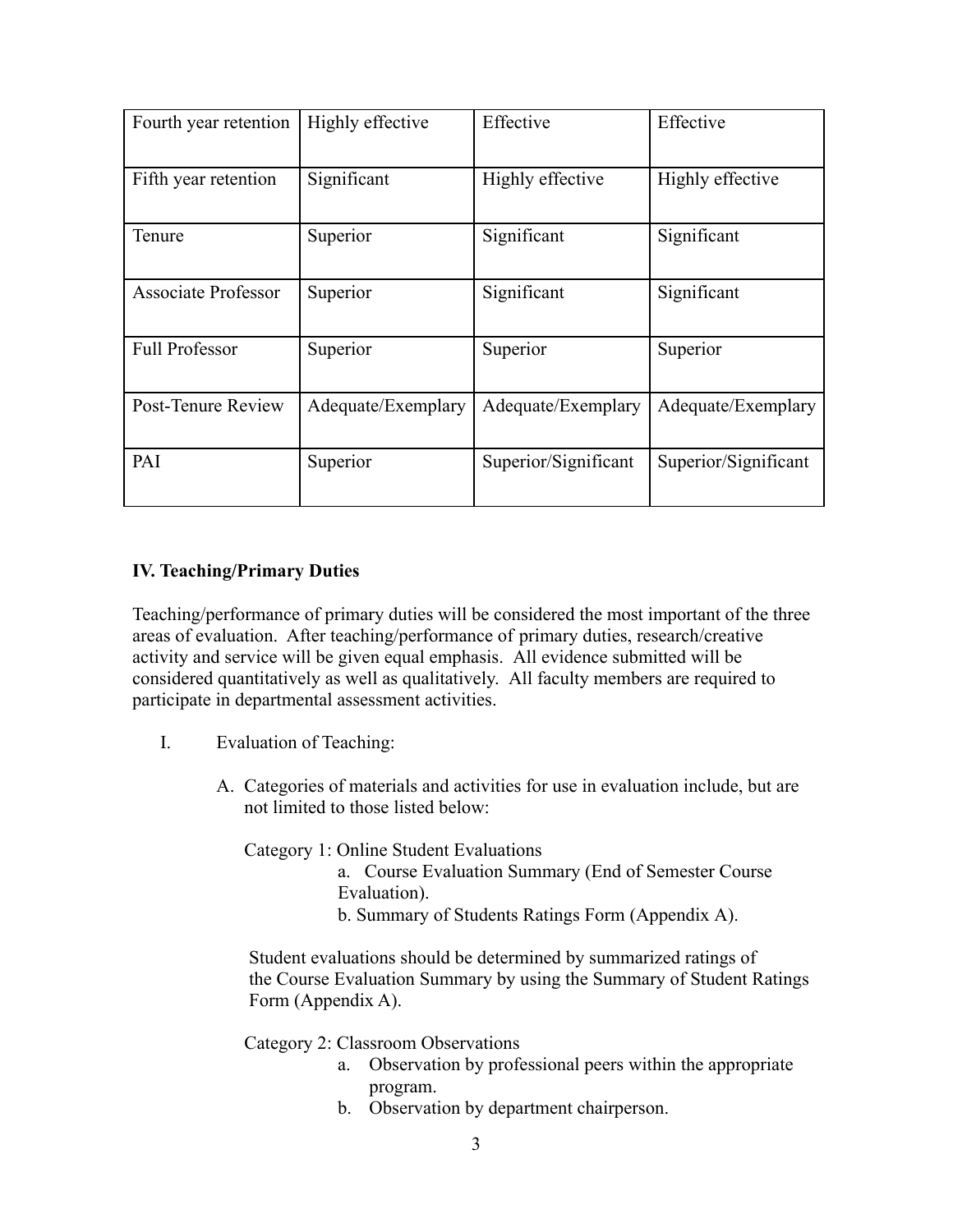Peer and chair evaluations should be determined by using the Classroom Observation Summary Form (Appendix B).

Category 3: Course Materials: Materials submitted will be judged for appropriateness of levels taught, quantity of original content, and for professional quality by peers.

- a. Course syllabi (one for every section taught in the evaluation period).
- b. Materials distributed in class.
- c. Supplemental instructional materials.
- d. Work plans.
- e. Updating course materials.
- f. Materials prepared and utilized in the course of professional work.
- g. Course-related academic counseling.
- h. Course packets.
- i. Yearlong work assignments for the period.

Category 4: Professional Development for Teaching Improvement and Curriculum Development

- a. Participation in faculty development activities or other professional development workshops to improve teaching performance.
- b. Activities include, but are not limited to: workshops; webinars; seminars; conferences; training in new technology, software, and other teaching related activities that enhance course delivery and content. Documentation of participation must be provided for consideration.
- c. Development of a new course which requires research.
- d. Major revision of an existing course.
- e. Substantial revision of syllabi for program review/accreditation purpose.
- f. Development of a special curricular project/program (e.g. interdisciplinary projects, etc.).
- g. Course proposals.
- h. Program changes (such as minor/major options revisions).
- i. Program development (new major/minor options).
- j. Internal teaching awards.
- Category 5: Receives an award of national recognition that certifies/verifies one's professional competence or achievement in teaching.
- B. Relative importance of materials and activities
	- 1. Categories 1, 2, and 3 will be weighed equally.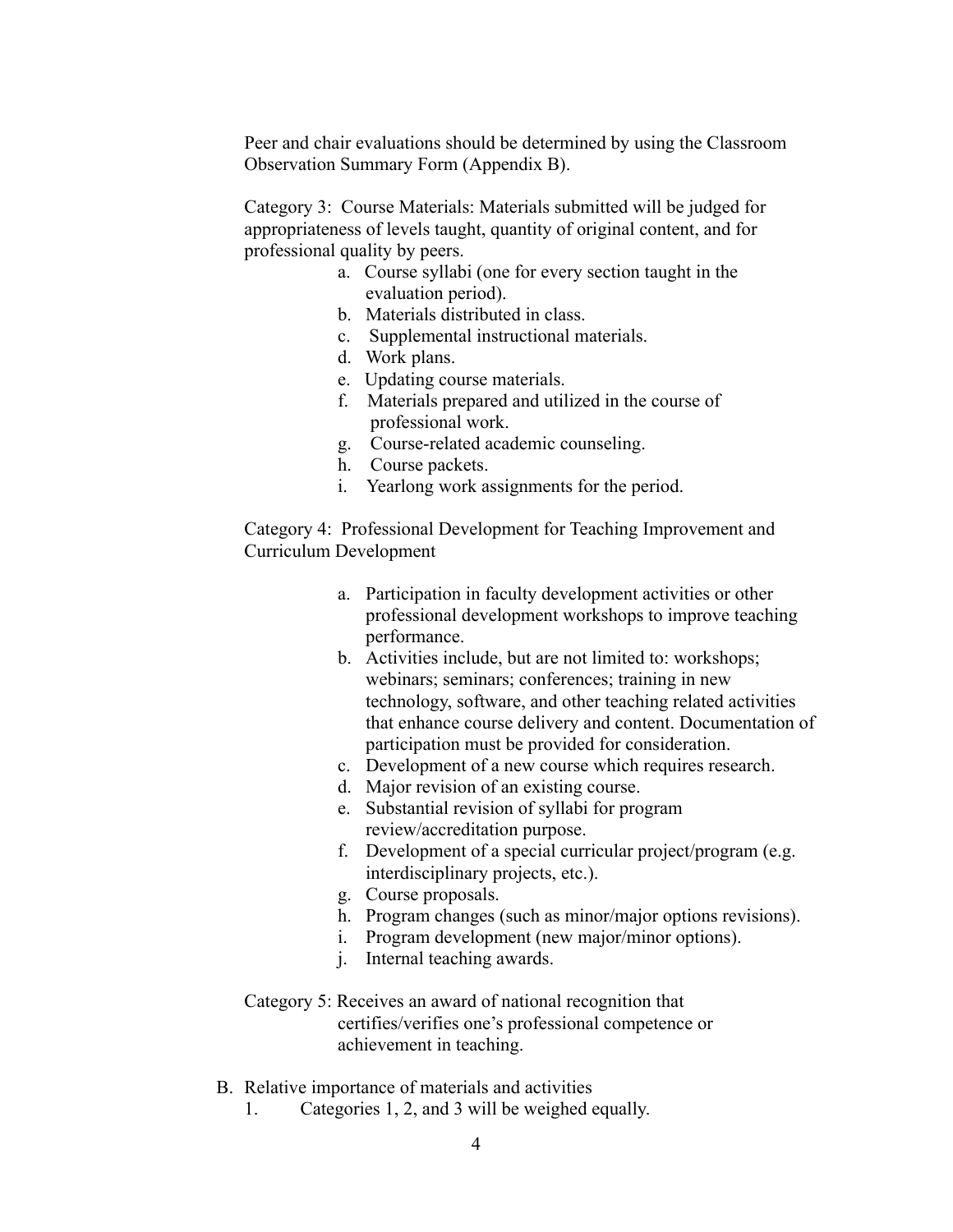- 2. Categories 4 and 5 are considered only for superior ratings.
- C. Methods of evaluation of teaching are described as follows:
	- 1. Evaluation Procedures:

Each academic term all of the instructor's students shall have the opportunity to evaluate their instructor's teaching effectiveness in accordance with methods and procedures specified in the approved statement of Departmental Application of Criteria. All official student evaluations remain the property of the University. All students, except those enrolled in practica, tutorials, independent study courses and other such courses with an enrollment less than 5, will complete the end of semester course evaluation through the online system, known as Digital Measures. The system will be open to faculty the day final grades are available to students.

The DPC chairperson and another person working in the department are to summarize the evaluations and present this summary to the department chairperson for inclusion in the faculty member's file, and to the faculty member. The average score of the Summary of Student Ratings Form (Appendix A) of the effectiveness of the instructor is a guideline for rating levels of teaching effectiveness according to the following scale:

|               | Level I Satisfactory       | (year $1 \& 2$ ) (3.0-3.2)               |
|---------------|----------------------------|------------------------------------------|
|               | Level II Effective         | $(year 3) (3.3-3.5)$                     |
|               | Level III Highly Effective | (year $4 \&$ promotion to Assist. Prof.) |
| $(3.6 - 3.8)$ |                            |                                          |
|               | Level IV Significant       | (year 5) $(3.9-4.1)$                     |
|               | Level V Superior           | (Tenure, promotion to Assoc. Prof.)      |
|               |                            | and PAI) $(4.2-5.0)$                     |

2. Classroom Observations: The faculty member being evaluated will request a minimum of at least three classroom observations: one by the department chairperson and two by members of the DPC. Any members of the DPC are eligible to evaluate and vote on all personnel actions. Other peer visitations, if any, may be requested by the faculty member being evaluated. These observations will take place in the term during or preceding the personnel action. The class(es) to be observed shall be agreed upon by the faculty member in conjunction with the observer. The evaluator will use the Classroom Observation Summary Form (Appendix B). These written evaluations will be given to the faculty member for inclusion in the evaluation packet. The average score of the Classroom Observation Summary Form (Appendix B) is a guideline for rating levels of teaching effectiveness according to the following scale: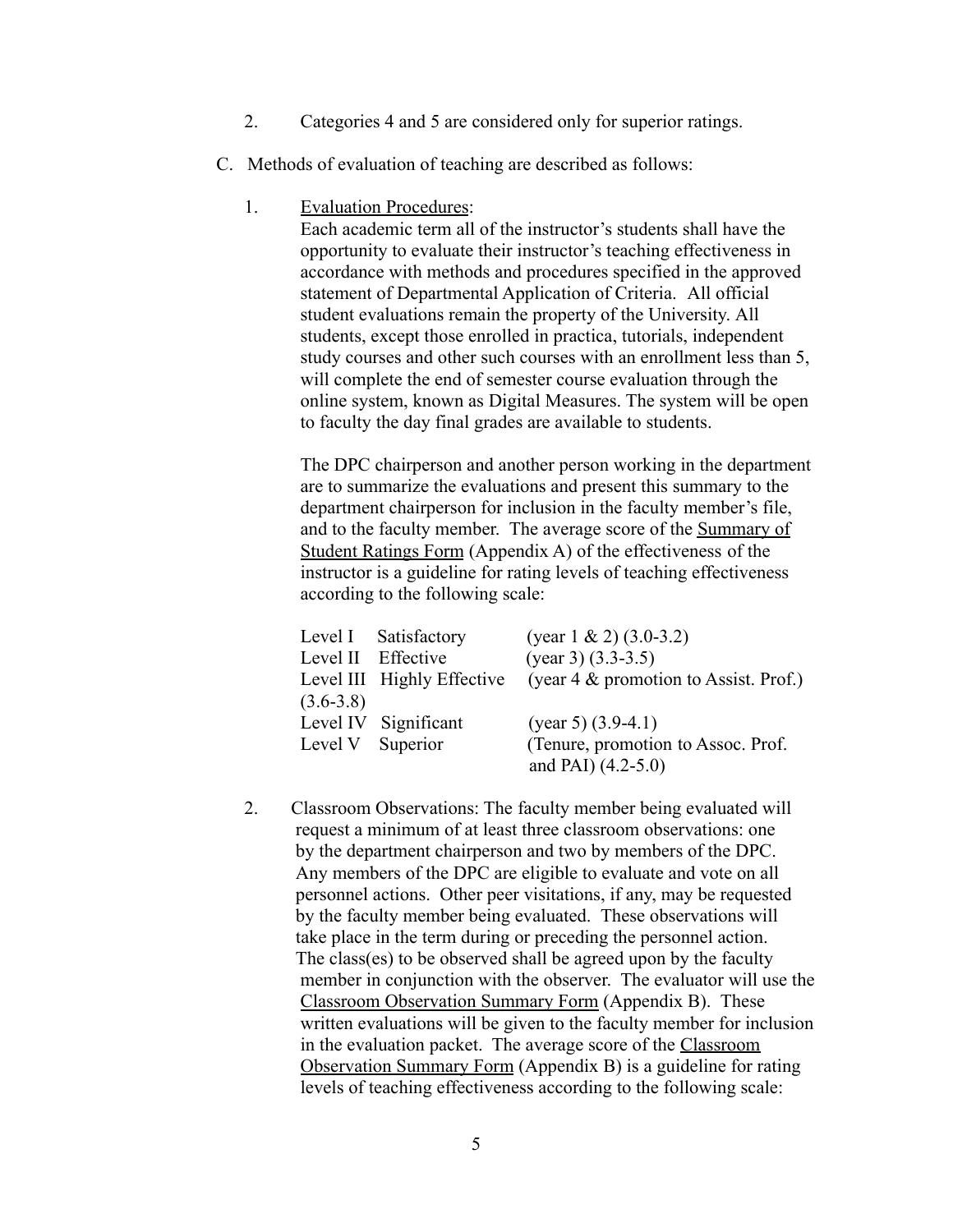| Level I          | Satisfactory                        | (year 1 and 2)              |
|------------------|-------------------------------------|-----------------------------|
|                  | Level II Effective                  | (year 3)                    |
|                  | Level III Highly Effective (year 4) |                             |
|                  | Level IV Significant                | (year 5)                    |
| Level V Superior |                                     | (tenure, promotion and PAI) |

- 3. Classroom Materials: The faculty member being evaluated may provide a packet of classroom materials representative of the materials used in teaching. These materials are to be judged by the DAC as reflecting the learning outcomes listed in the syllabus of the course. Where weaknesses are noted, an opportunity is to be given to the faculty member to respond to these issues. Course materials must be kept current and revised as appropriate.
- 4. Professional Development for Teaching Improvement and Curriculum Development: The faculty being evaluated may present a packet of materials providing documentation of new course development, major course revision, substantial revision of syllabi, development of a special curricular project/program, course proposals, program changes, program development, or documentation of participation in any professional development activity.
- 5. Receive an award that certifies one's professional competence or achievement in teaching.

| <b>Performance Indicator</b>               | <b>Teaching/Primary Duties</b>                  |
|--------------------------------------------|-------------------------------------------------|
| <b>Satisfactory</b>                        | Satisfactory ratings in Categories 1, 2, and    |
| (First year retention)                     | 3.                                              |
| <b>Satisfactory</b>                        | Satisfactory ratings in Categories 1, 2, and    |
| (Second year retention)                    | 3.                                              |
| <b>Effective</b><br>(Third year retention) | Effective ratings in Categories 1, 2, and 3.    |
| <b>Highly Effective</b>                    | Highly Effective ratings in Categories 1, 2,    |
| (Fourth year retention)                    | and $3$ .                                       |
| Significant                                | Significant ratings in Categories 1, 2, and     |
| (Fifth year retention)                     | 3.                                              |
| <b>Superior</b>                            | Superior ratings in Categories 1, 2, and        |
| Tenure)                                    | $3$ /or Superior ratings in Categories in 1, 2, |

D. Relative importance and weight: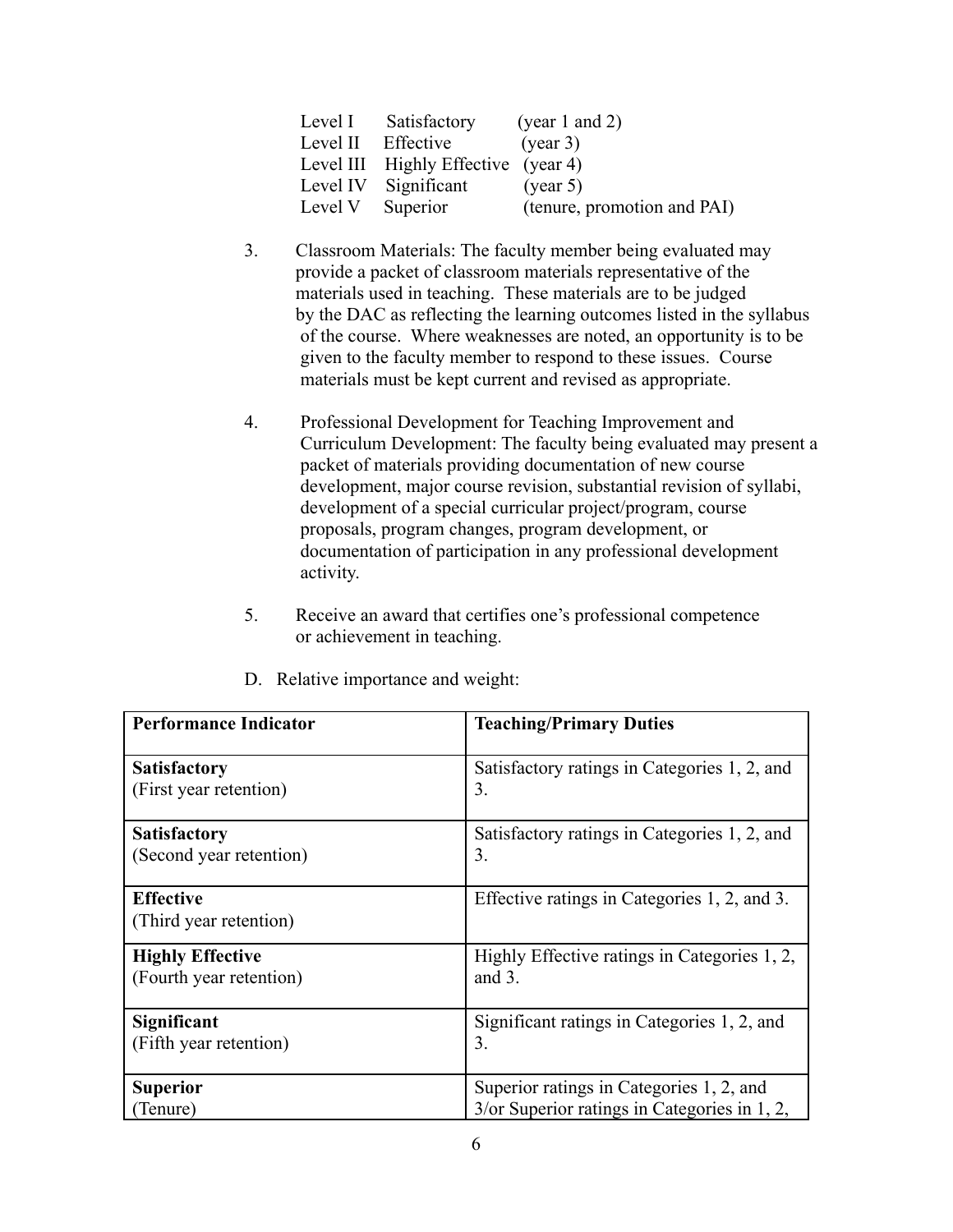| (Associate Professor)<br>(Full Professor)<br>(PAI) | or 3 and show evidence of Categories 4, 5<br>or $6$ .                                                                                                                                    |
|----------------------------------------------------|------------------------------------------------------------------------------------------------------------------------------------------------------------------------------------------|
| <b>Exceptional</b>                                 | Superior ratings in Categories 1, 2, and 3<br>and show evidence of Categories 4, 5 or 6.                                                                                                 |
| Adequate<br>(Post-tenure review)                   | Participate in departmental<br>a.<br>assessment activities.<br>b. Receive effective rating in student<br>evaluations, course materials, and<br>primary duties (if applicable).           |
| <b>Exemplary</b><br>(Post-tenure review)           | Participate in departmental<br>a.<br>assessment activities.<br>b. Receive highly effective rating in<br>student evaluations, course<br>materials, and primary duties (if<br>applicable). |

II. Evaluation of Primary Duties:

Primary duties such as academic advising, assessment or laboratory coordination, administration of a grant, etc., will be evaluated based on appropriate materials presented. The evaluation of primary duties will be based on the following criteria: unsatisfactory, satisfactory, effective, highly effective, superior. The Assigned Time Activity Evaluation form will be used for this purpose (Appendix C).

# III. Distance Learning:

Evaluation of faculty performance in Distance Learning Courses will be conducted according to the policies and procedures outlined in Appendix F.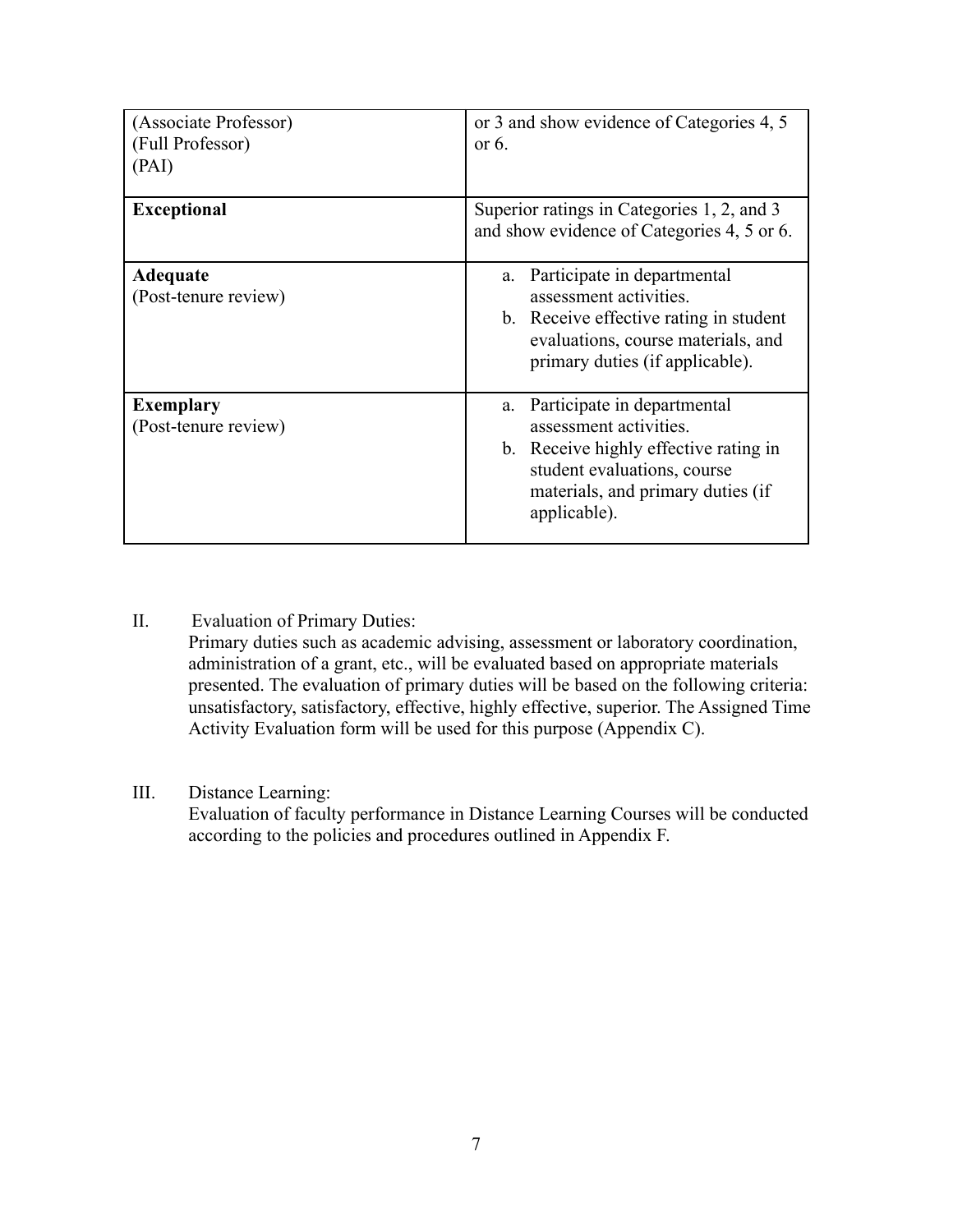#### **V. Research/Creative Activity**

I. Categories of materials and activities appropriate for the evaluation of Research/creative activity are grouped to demonstrate the order of their relative importance. Guidelines for effective performance:

Group I: Including, but not limited to:

- 1. Submission of a proposal for presentation at a professional conference or seminar.
- 2. Presentation at department, college or university forums.
- 3. Evidence of work in progress (i.e. bibliography or draft)
- 4. Attendance to professional meetings, conferences, seminars and workshops for research advancement.
- 5. Show evidence of writing of a grant proposal.

Group II: Including, but not limited to:

- 1. Presentation at meetings, conferences, seminars, workshops, etc. of local, state, or regional professional organizations.
- 2. Evidence of submission of grant or contract proposals.
- 3. Evidence of a manuscript accepted for presentation at national or international conference (not presented).
- 4. Evidence of preparation/submission of manuscripts for publication.
- 5. Service as referee, juror, or editor for professional publications or organizations.
- 6. Presentation at teacher in-service and staff development programs.
- 7. Professional consultations (i.e. textbook review)
- 8. Writing/Preparation of manuals and textbooks.
- 9. Presentation of faculty members' research at a department, college or university workshops, seminars or forums.
- 10. Translations of one's work or other writer's works, editing of translations.
- 11. Research related to program review or accreditation.
- 12. Completion of a professional development program or activity for research advancement (one-day or multiple-day) which results in receipt of a certificate.

Group III: Including, but not limited to:

- 1. Presentation at meetings, conferences, seminars, workshops, etc. of national or international professional organizations.
- 2. Presentation at professional workshops and/or seminars for academic groups.
- 3. Funded internal awards of grants.
- . 4. Publication of creative writings, book reviews, translation,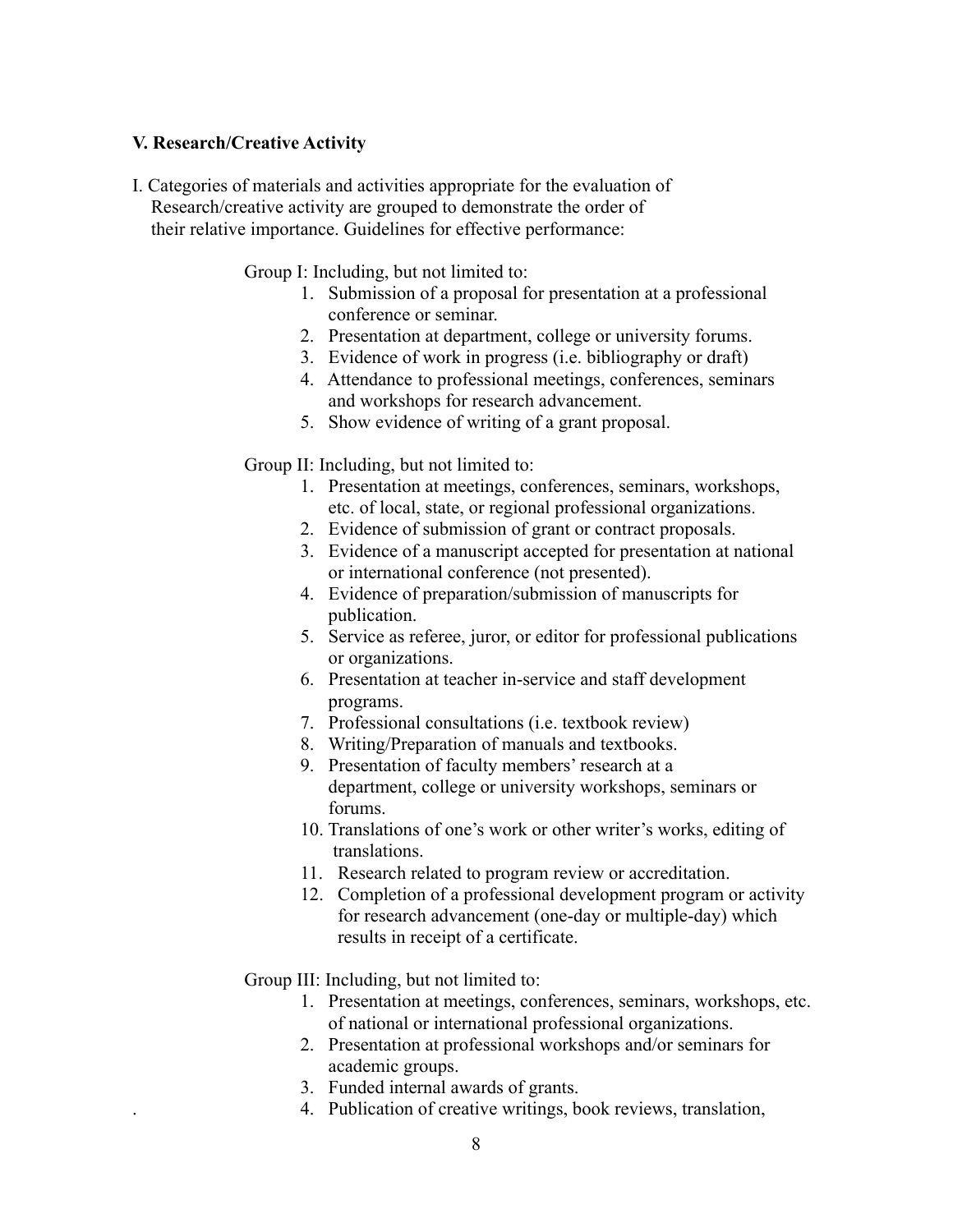research works or entries in encyclopedias (\*).

- 5. Evidence or letter of acceptance of publication of articles, books, book reviews, book chapters or entries in encyclopedias (\*\*).
- 6. Citation in published works or other professional recognition of accomplishment or contribution.
- 7 Production of film, videotape, computer program, Internet web sites or any other instructional material, including electronic media.
- 8. Patents or copyrights.

(\*) Translation is considered a creative activity in our discipline.

(\*\*) A minimum of two publications (including online publications) in a peer–reviewed journal, press, or compilation is required for tenure, promotion to professor, and PAI.

Group IV: Including, but not limited to:

- 1. Publications of book chapters, books, translation of an entire work.
- 2. Funded external grants.
- 3. Directing an independent study course that requires research.

**\*** Other research and creative activities deemed worthy of merit, such as an award or recognition from professional groups or organizations that addresses scholarly achievement, etc.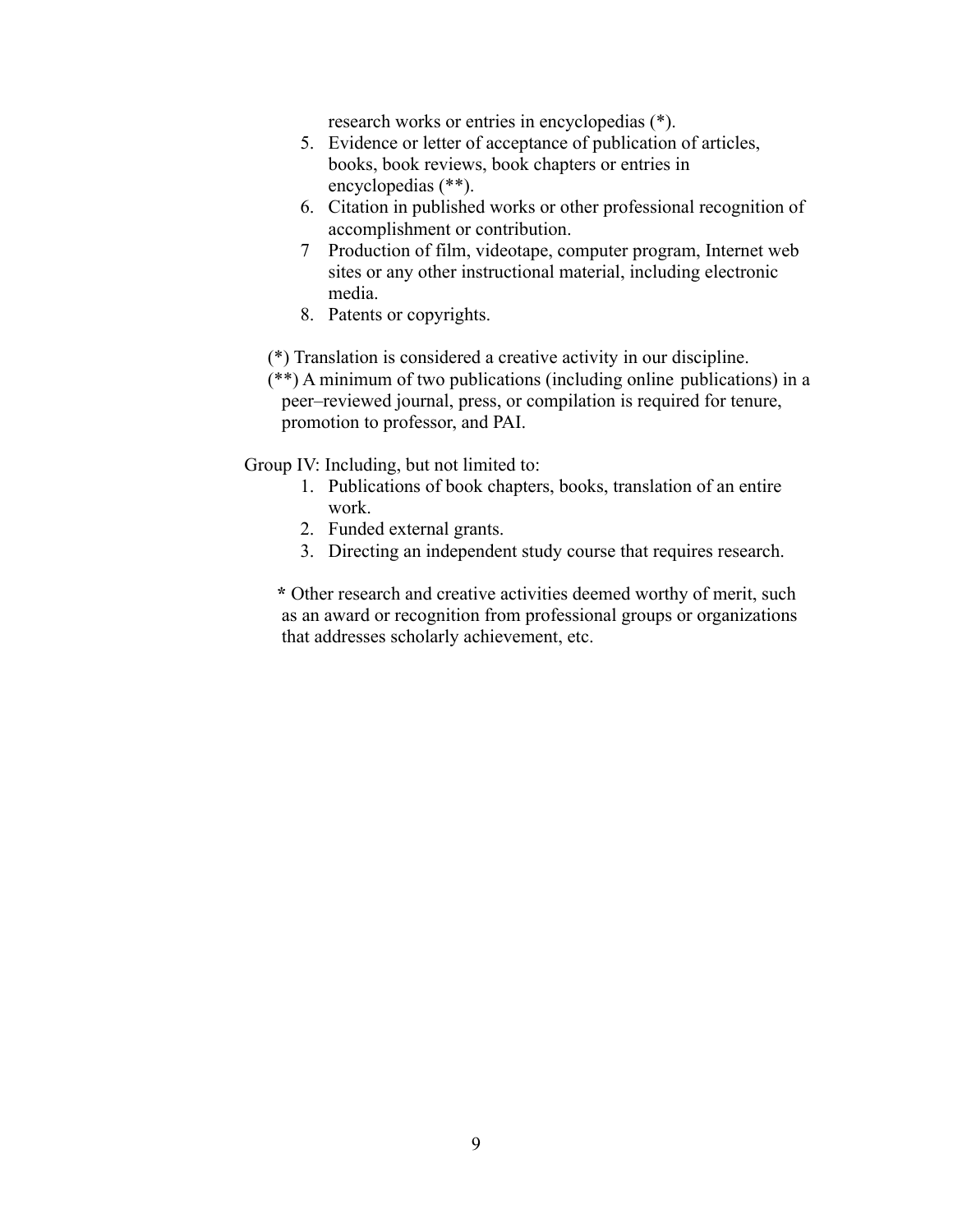# II. *Methods of Evaluation for Research/creative activity*

The following rating criteria will be used:

| <b>Performance Indicator</b>                         | <b>Research/Creative Activity</b>                                                                                                                                                                                                                                                                                                                                                                   |
|------------------------------------------------------|-----------------------------------------------------------------------------------------------------------------------------------------------------------------------------------------------------------------------------------------------------------------------------------------------------------------------------------------------------------------------------------------------------|
| Appropriate<br>(First year retention)                | At least two activities from Group I or one<br>activity from Groups II or III.                                                                                                                                                                                                                                                                                                                      |
| <b>Satisfactory</b><br>(Second year retention)       | For retention, faculty member has engaged<br>in at least three activities of which two are<br>from Group II or III.                                                                                                                                                                                                                                                                                 |
| <b>Highly Satisfactory</b><br>(Third year retention) | For retention, faculty member has engaged<br>in at least four activities of which three are<br>from Group II or III.                                                                                                                                                                                                                                                                                |
| <b>Effective</b><br>(Fourth year retention)          | For retention, faculty member has engaged<br>in at least five activities of which four are<br>from Group II or III.                                                                                                                                                                                                                                                                                 |
| <b>Highly Effective</b><br>(Fifth year retention)    | For retention, faculty member has engaged<br>in at least six activities of which four are<br>from Group II and III.                                                                                                                                                                                                                                                                                 |
| Significant<br>(Tenure)<br>(Associate Professor)     | For tenure and promotion to Associate<br>Professor (needs superior teaching/primary<br>duties; significant research/creative<br>activity; and significant service), faculty<br>member has engaged in at least four<br>activities from Group II and four from III<br>during the entire evaluation period.                                                                                            |
| <b>Superior</b><br>(Full Professor)<br>(PAI)         | For promotion to Full Professor (needs<br>superior teaching/primary duties; superior<br>research/creative activity, and superior<br>service) and PAI (needs superior<br>teaching/primary duties either superior<br>research/creative activity or service),<br>faculty member has engaged in at least six<br>activities from Group II and six from group<br>III during the entire evaluation period. |
| <b>Exceptional</b>                                   | Faculty member has engaged in at least ten<br>activities from Group II and eight from                                                                                                                                                                                                                                                                                                               |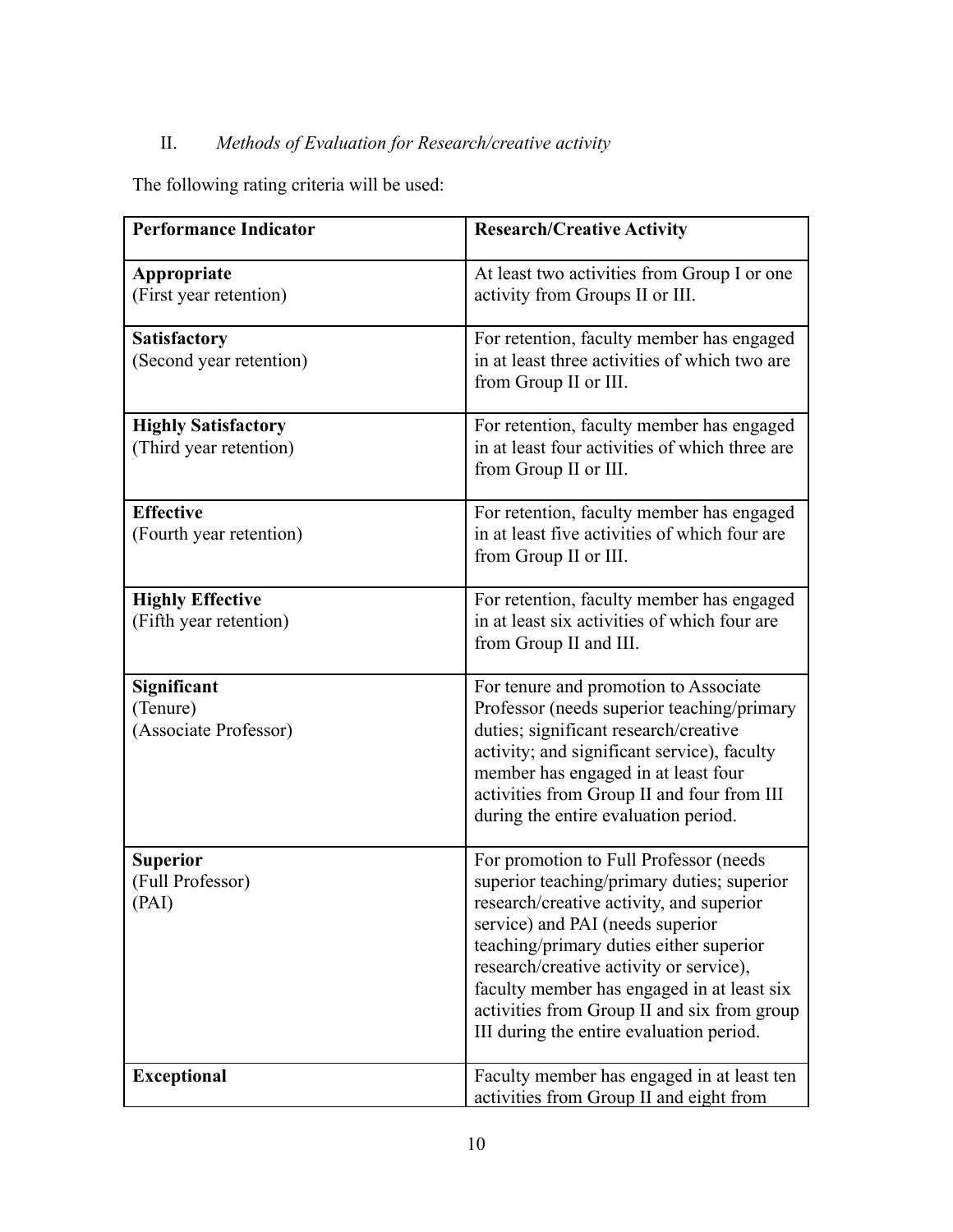|                      | Group III during the entire evaluation<br>period. |
|----------------------|---------------------------------------------------|
| Adequate             | Faculty member has engaged in at least            |
| (Post-tenure review) | three activities from Groups I, II, III, or IV.   |
| <b>Exemplary</b>     | Faculty member has engaged in at least            |
| (Post-tenure review) | four activities from Groups I, II, III, or IV.    |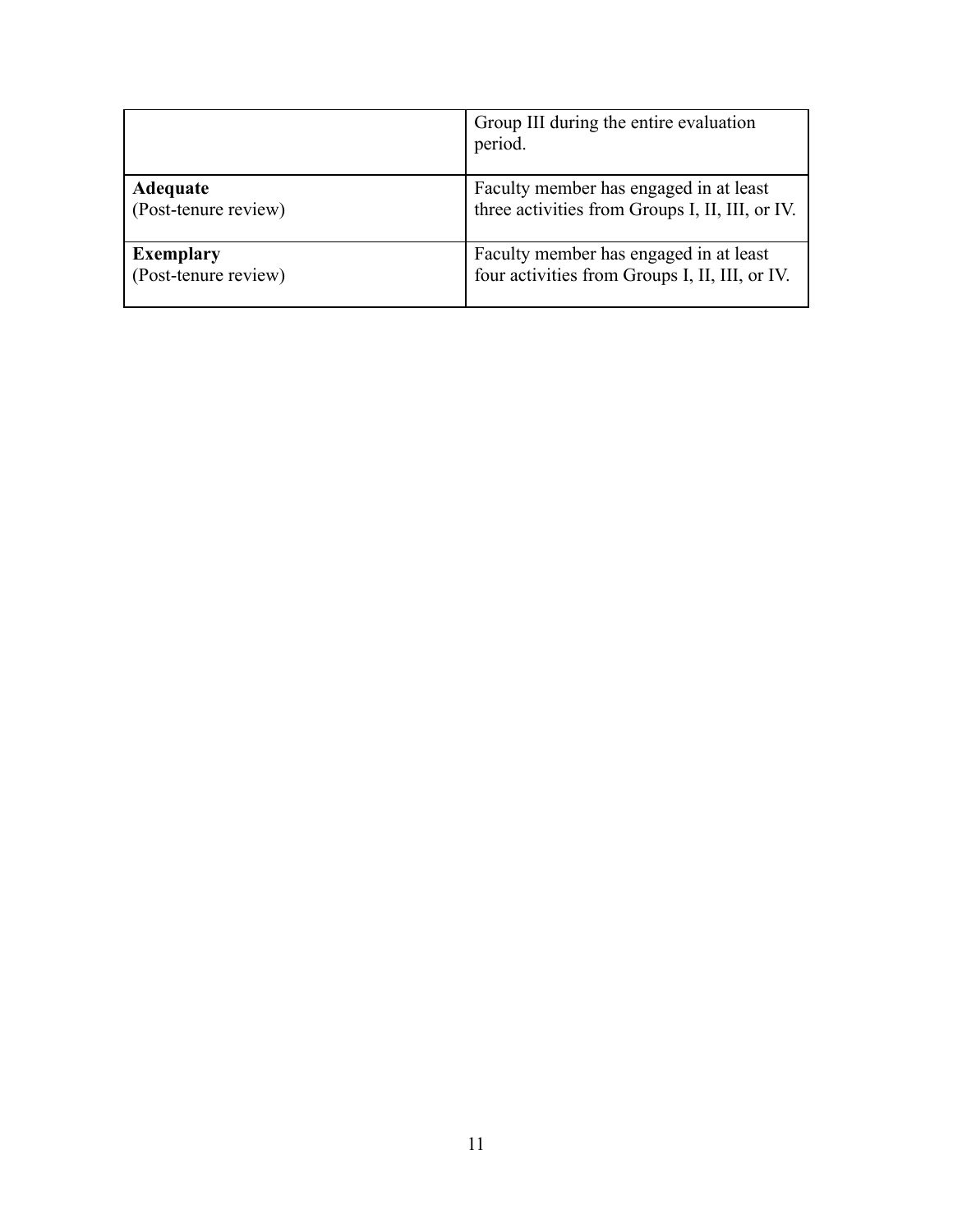### **VI. Service**

Evaluation of the effectiveness of an employee's unit, college, university, community or professional service will include consideration of: extent and nature of leadership, degree of participation; quality and length of service; extent and nature of national, state, or local recognition of service; and relationship of the service to the employee's assigned responsibilities and to the university. A service activity may be repeated over a number of years and points will be awarded per year.

A. Categories of materials and activities appropriate for the evaluation of service are grouped to demonstrate the order of their relative importance as evidence of effective performance:

Group I (a): Service to the Department, including but not limited to:

- 1. Active membership on department committees.
- 2. Membership on the department search committee.
- 3. Participating in program reviews, program accreditation or assessment activities.

Group I (b): Service to the Department that shows and emphasizes leadership, including but not limited to:

- 1. Participating in committee activities which foster departmental growth and visibility.
- 2. Sponsoring or advising of student organizations/groups.
- 3. Chairperson of a departmental committee.
- 4. Conducting program review or program accreditation.

Group II (a): Service to the College/University, including but not limited to:

- 1. Speaking engagements on campus or in the community for a special occasion (i.e. Foreign Language Week, Hispanic Heritage Month, Afro-American Heritage Month, Career Day, etc.).
- 2. Presentation in poetry recitals, dramatic readings or any other public performance as part of a group or as an individual.
- 3. Organization of symposium, college's seminar and workshops.

Group II (b): Service to the College/University that shows and emphasizes leadership, including but not limited to:

- 1. Service on a college or university committee.
- 2. Service through union activities.
- 3. Serving as an officer of a college or university committee.
- 4. Student recruitment/retention activities.
- 5. Volunteer work to the college or university (i.e. Safe Zones).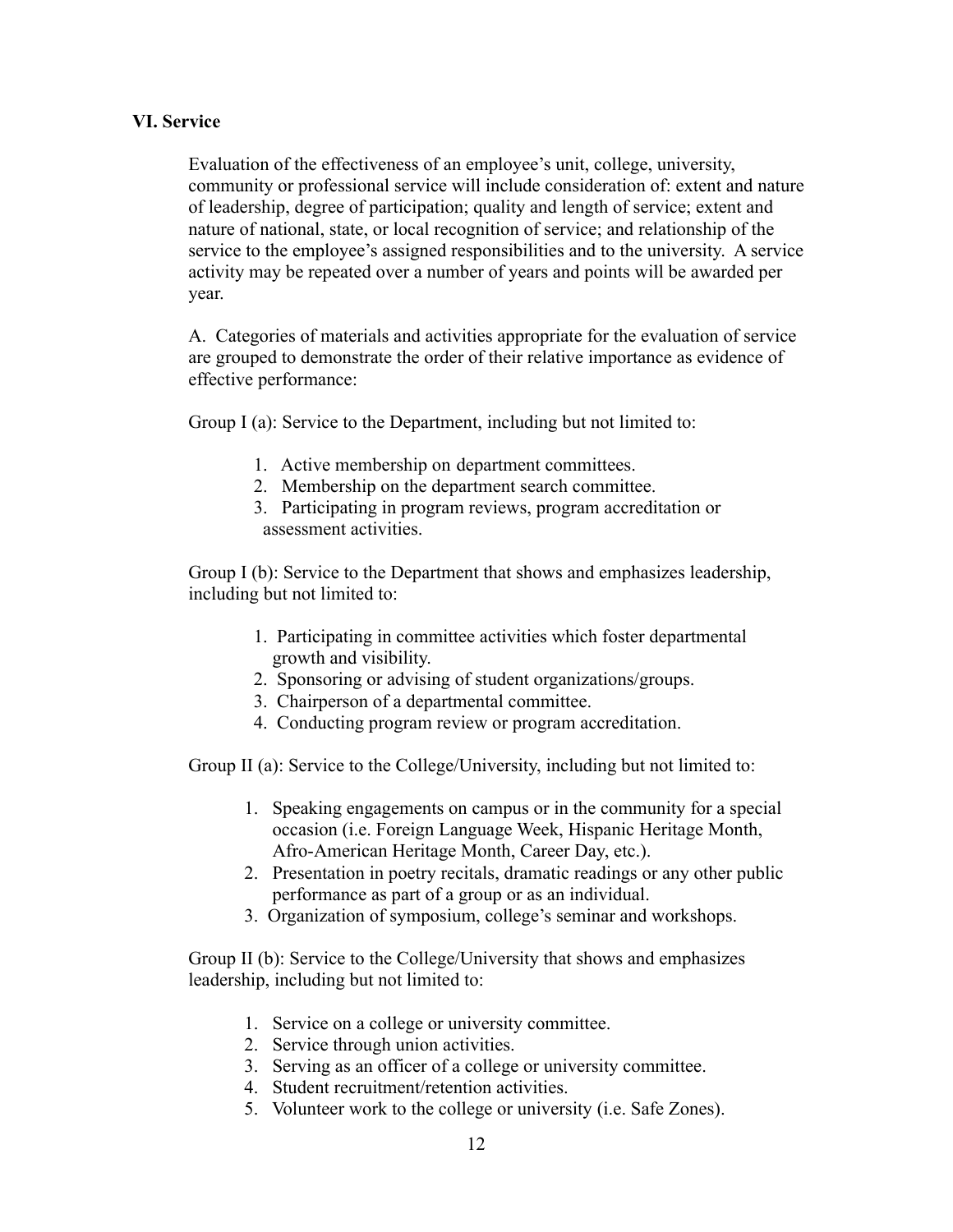- 6. Chairperson of a college, university or system-wide committee.
- 7. Establishment/implementation of study abroad programs.
- 8. Serving on an accreditation team.
- 9. Evidence of research and groundwork which lead to the development of international programs.

Group III (a): Service to the Community (professionally related services), including but not limited to:

- 1. Provide information or references to external inquirers.
- 2. Workshop presentations to teachers and other professionals in the community.
- 3. Participation in committees or activities designed to increase cooperation with other units; groups, and institutions.

Group III (b): Service to the Community (professionally related services) that shows and emphasizes leadership, including but not limited to:

- 1. Volunteer work (to the university or wider community) which draws upon one's academic skills.
- 2. Partnership with local elementary/secondary schools/community organizations.
- 3. Organizing specialized recruitment/retention programs.
- 4. Monitoring students in professional activities.
- 5. Community outreach.
- 6. Appointment to a position in a professional committee or organization based upon one's academic expertise.
- 7. Serve as judge at competitions sponsored by professional organizations.

Group IV (a): Service to the Profession, including but not limited to:

- 1. Membership in professional organizations.
- 2. Invitation to participate in an election as an officer/delegate to a professional organization.
- 3. Invitation to serve on a committee.

Group IV (b): Service to the Profession that shows and emphasizes leadership, including but not limited to:

- 1. Nomination to election as an officer/delegate to a professional organization.
- 2. Serving as an officer/delegate in a professional organization.
- 3. Serving on an editorial board.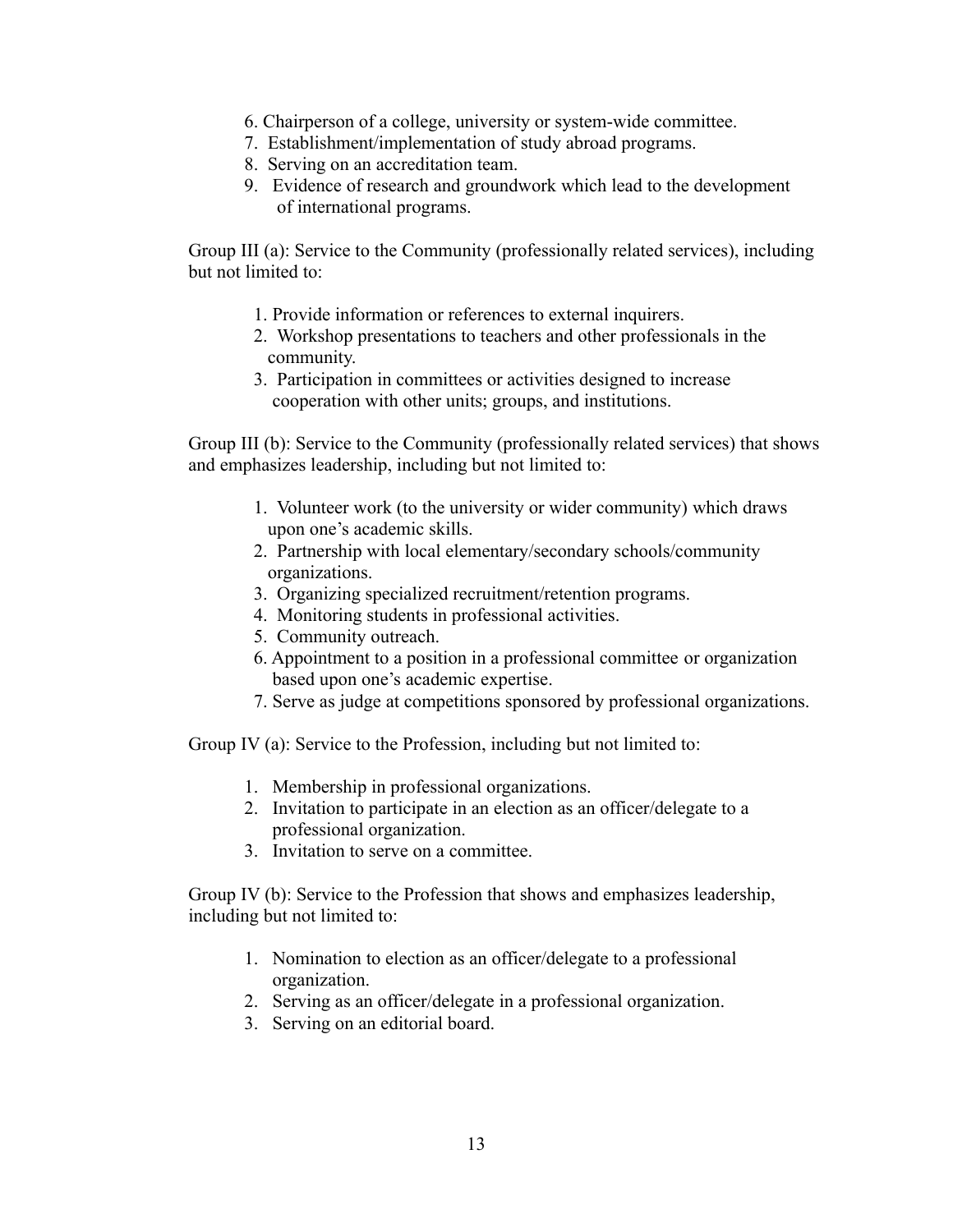# II. *Methods of Evaluation for Service*

The following rating criteria will be used:

| <b>Performance Indicator</b>                              | <b>Service</b>                                                                                                                                                                                                                                                                                                                                                                                                        |
|-----------------------------------------------------------|-----------------------------------------------------------------------------------------------------------------------------------------------------------------------------------------------------------------------------------------------------------------------------------------------------------------------------------------------------------------------------------------------------------------------|
| Appropriate<br>(First year retention)                     | At least two activities from Group I or one<br>activity from Group II.                                                                                                                                                                                                                                                                                                                                                |
| <b>Satisfactory</b><br>(Second year retention)            | For retention, faculty member has engaged<br>in at least three activities from Groups I<br>and II.                                                                                                                                                                                                                                                                                                                    |
| <b>Highly Satisfactory</b><br>(Third year retention)      | For retention, faculty member has engaged<br>in at least four activities from Groups I, II<br>and III.                                                                                                                                                                                                                                                                                                                |
| <b>Effective</b><br>(Fourth year retention)               | For retention, faculty member has engaged<br>in at least five activities from Groups I, II<br>and III.                                                                                                                                                                                                                                                                                                                |
| <b>Highly Effective</b><br>(Fifth year retention)         | For retention, faculty member has engaged<br>in at least six activities from Groups I, II<br>and III.                                                                                                                                                                                                                                                                                                                 |
| Significant<br>(Tenure)<br>(Associate Professor)<br>(PAI) | For tenure and promotion to Associate<br>Professor (needs superior teaching/primary<br>duties; significant research/creative<br>activity; and significant service), faculty<br>member has engaged in at least four<br>activities from Groups I and II and four<br>from Groups III and IV during the entire<br>evaluation period.                                                                                      |
| <b>Superior</b><br>(Full Professor)<br>(PAI)              | For promotion to Full Professor (needs<br>superior teaching/primary duties; superior<br>research/creative activity, and superior<br>service) and PAI (needs superior<br>teaching/primary duties either superior<br>research/creative activity or service),<br>faculty member has engaged in at least six<br>activities from Groups I and II and six<br>from Groups III and IV during the entire<br>evaluation period. |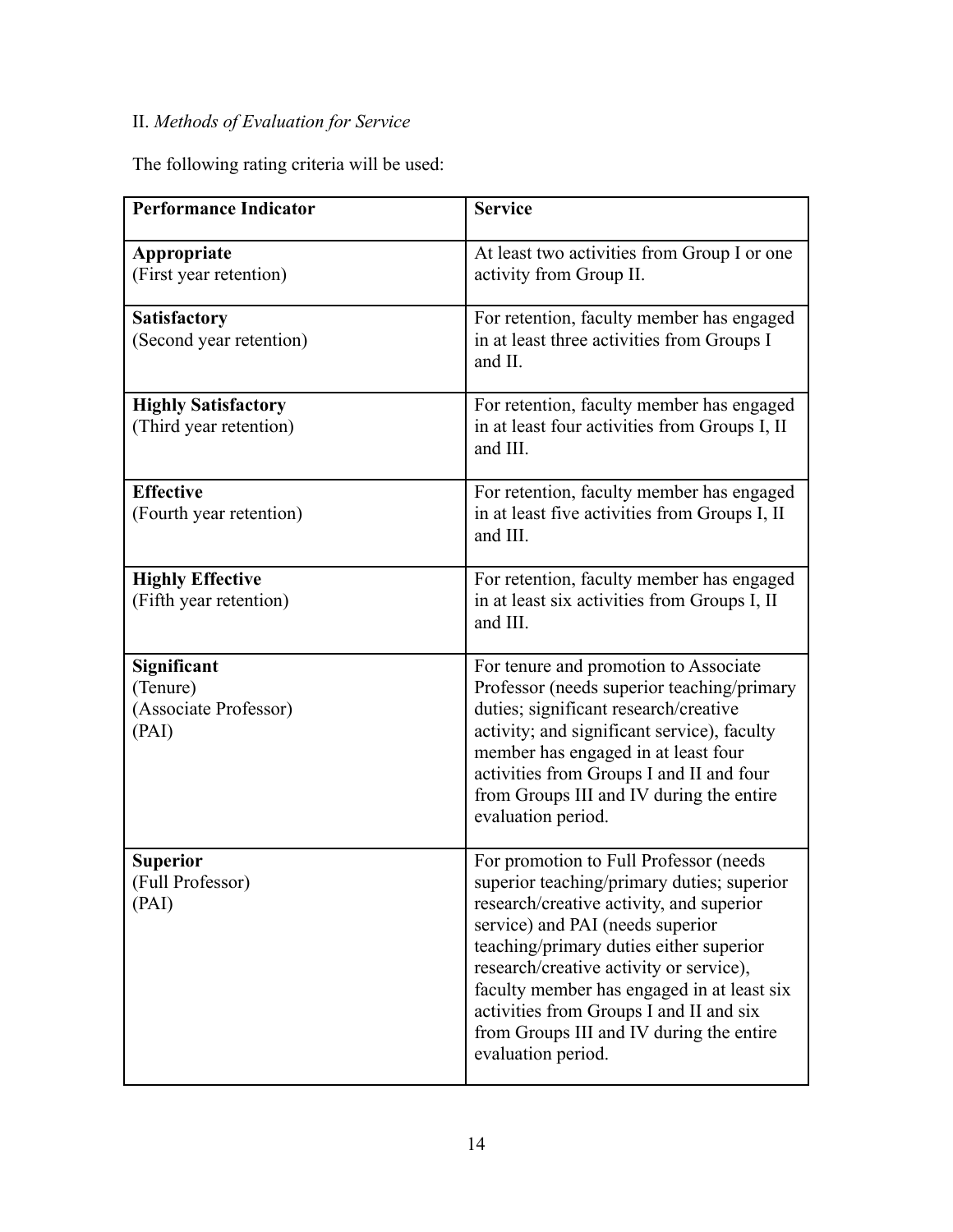| <b>Exceptional</b>   | Faculty member has engaged in at least ten<br>activities from Groups I and II and eight<br>from Groups III and IV during the entire<br>evaluation period. |
|----------------------|-----------------------------------------------------------------------------------------------------------------------------------------------------------|
| Adequate             | Faculty member has engaged in at least                                                                                                                    |
| (Post-tenure review) | four activities from Groups I, II, III, or IV.                                                                                                            |
| <b>Exemplary</b>     | Faculty member has engaged in at least                                                                                                                    |
| (Post-tenure review) | five activities from Groups I, II, III, or IV.                                                                                                            |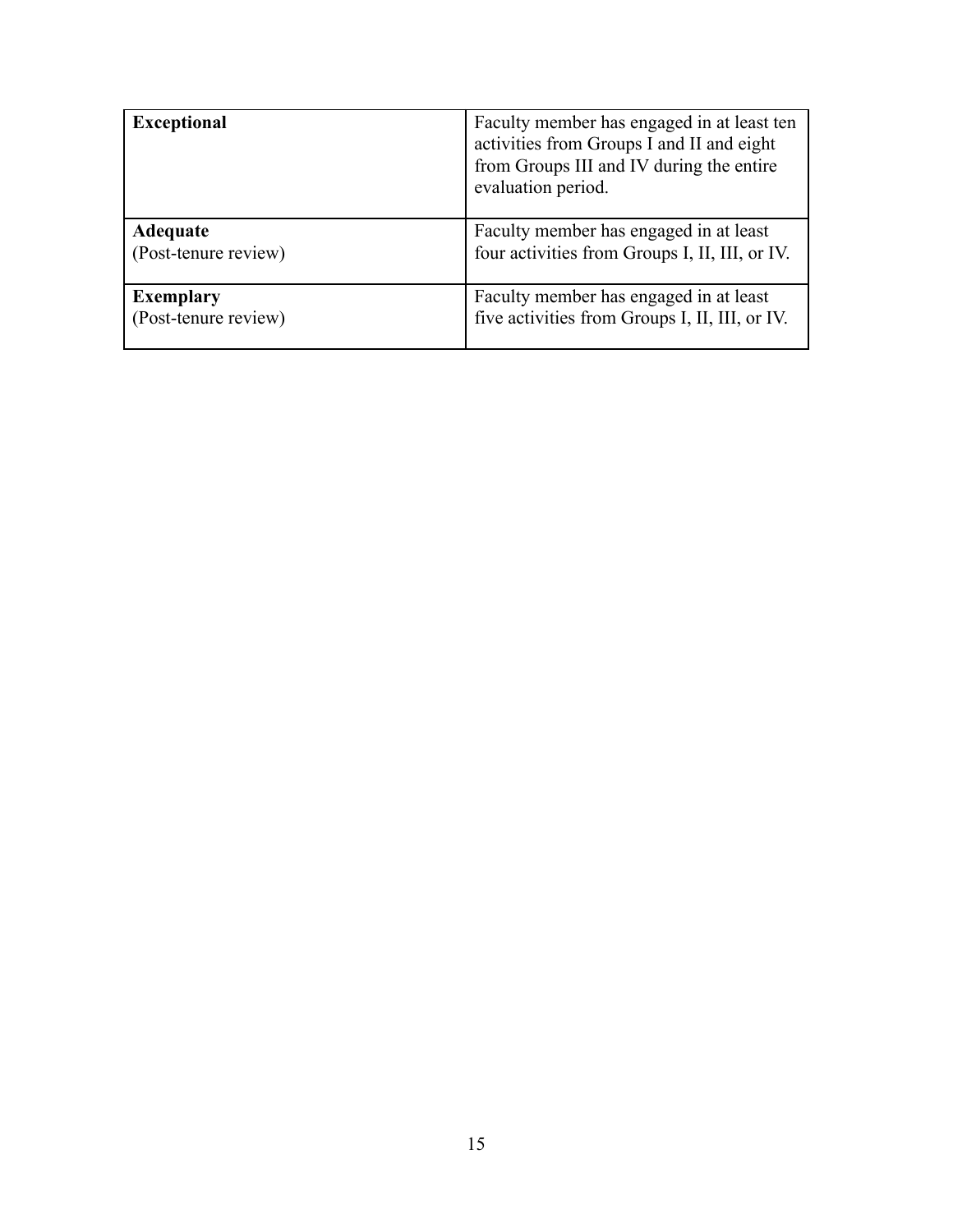# **Evaluation of Unit B Faculty**

### **Teaching/Primary Duties**

For the purpose of evaluation for retention, Unit B faculty will need to show evidence of satisfactory teaching in years 1 and 2 and highly effective thereafter as described in the aforementioned DAC:

- 1. In order for an individual to be rated as satisfactory in teaching effectiveness, she/he must have a satisfactory rating in Categories 1) Student Evaluations, 2) Classroom Observations, and 3) Course Materials.
- 2. In order for an individual to be rated as highly effective in teaching effectiveness, she/he must receive ratings of highly effective in all three categories.

#### **Research/Creative Activity**

Unit B faculty are encouraged to become engaged in activities that foster their growth and development. While not required by the *Contract* to engage in Research and Creative activities, Unit B faculty may for informal purposes only, supply materials that document their research/creative activities during the evaluation period.

#### **Service Activity**

Unit B faculty are encouraged to become engaged in activities that foster their growth and development. While not required by the *Contract* to engage in Service activities, Unit B faculty may for informal purposes only, supply materials that document their Service activities during the evaluation period.

**Appendices**

- **A. Summary of Student Rating Form**
- **B. Classroom Observation Summary Form**
- **C. Released Time Activity/Primary Duties Evaluation Form**
- **D. Research/Creative Activities Evaluation Form**
- **E. Service Evaluation Form**
- **F. Distance Education Policy**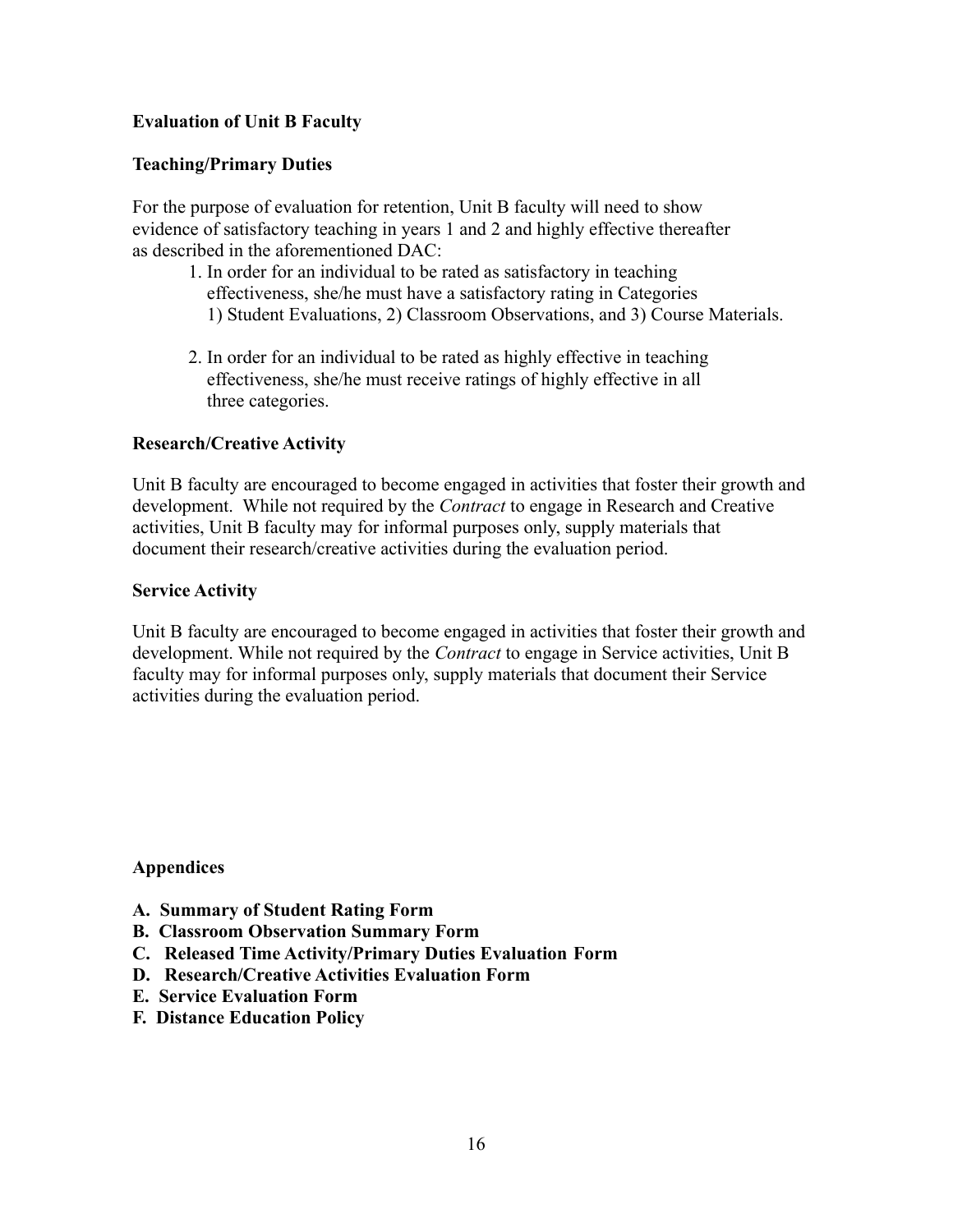# **APPENDIX A Foreign Languages and Literatures Summary of Student Ratings Form**

| <b>Faculty Member:</b><br>Term:<br><b>Class:</b><br><b>Date Evaluated:</b> |   |  |                             |                         |  |
|----------------------------------------------------------------------------|---|--|-----------------------------|-------------------------|--|
| Item                                                                       | 5 |  | $4 \quad 3 \quad 2 \quad 1$ | No. of Response Average |  |
| Question 1                                                                 |   |  |                             |                         |  |
| $\overline{2}$                                                             |   |  |                             |                         |  |
| 3                                                                          |   |  |                             |                         |  |
| $\overline{4}$                                                             |   |  |                             |                         |  |
| 5                                                                          |   |  |                             |                         |  |
| 6                                                                          |   |  |                             |                         |  |
| $\overline{7}$                                                             |   |  |                             |                         |  |
| 8                                                                          |   |  |                             |                         |  |
| 9                                                                          |   |  |                             |                         |  |

Questions:

- 1. This course challenged me to learn and/or develop new skills.
- 2. This class provided a positive learning environment.
- 3. I have become more competent or knowledgeable in this area since taking this course.
- 4. I actively participated in course activities and completed all assignments on time.
- 5. I understood the instructor's grading scale and could calculate my academic standing in the class at regular intervals based upon information provided in the course syllabus.
- 6. I used all instructional resources, including contacting my instructor during office hours, when there were things in the course I did not understand.
- 7. The instructor was well prepared to teach this course.
- 8. The instructor was genuinely interested in the students' progress.
- 9. Overall, this instructor was an effective teacher.

#### **5= Strongly Agree**

- **4= Agree**
- **3= Acceptable**
- **2= Disagree**
- **1= Strongly Disagree**

**Overall rating of the course:**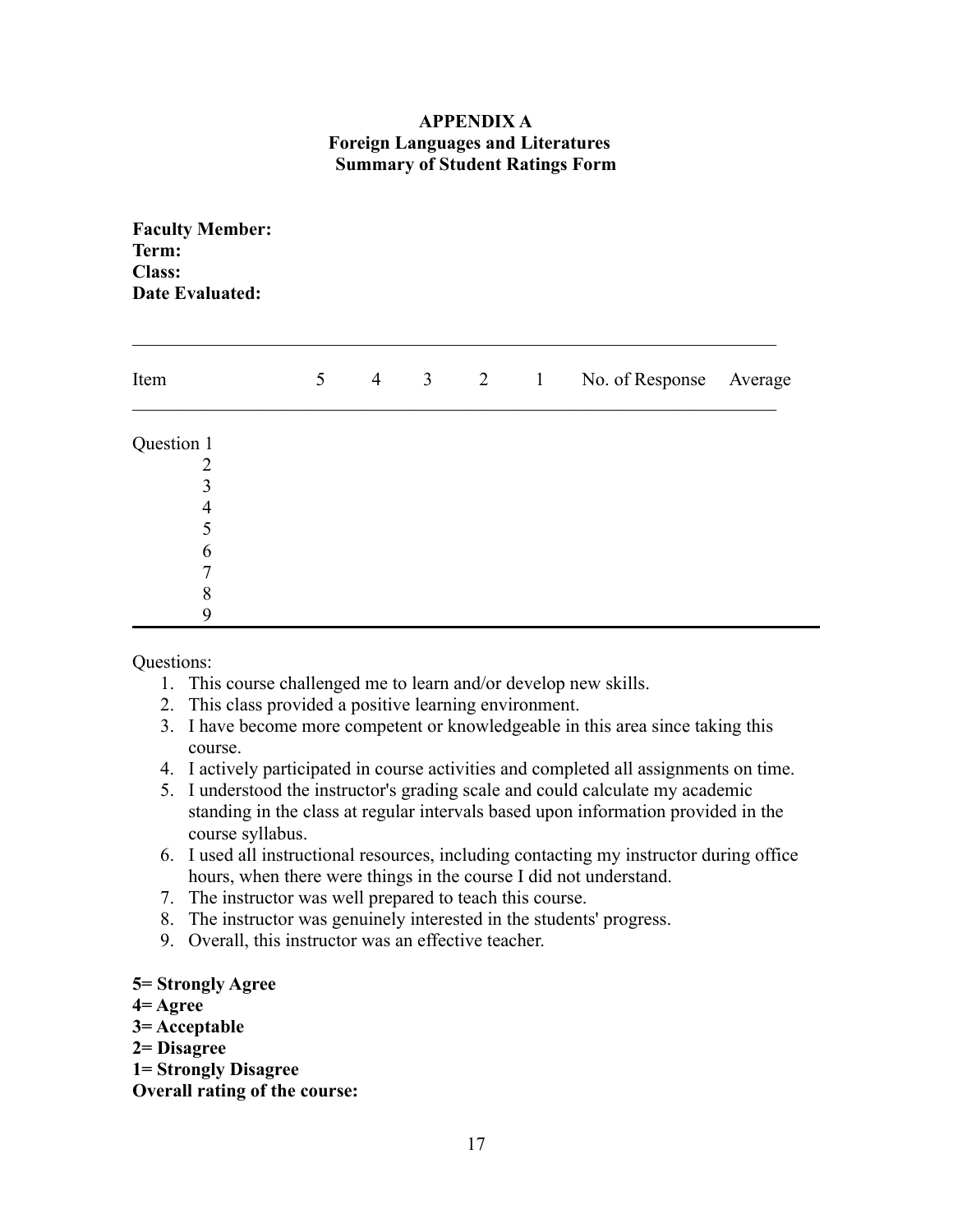**Overall rating of the faculty:**

- **4.2-5.0 Superior 3.9-4.1 Significant**
- **3.6-3.8 Highly Effective**
- **3.3-3.5 Effective**
- **3.0-3.2 Satisfactory**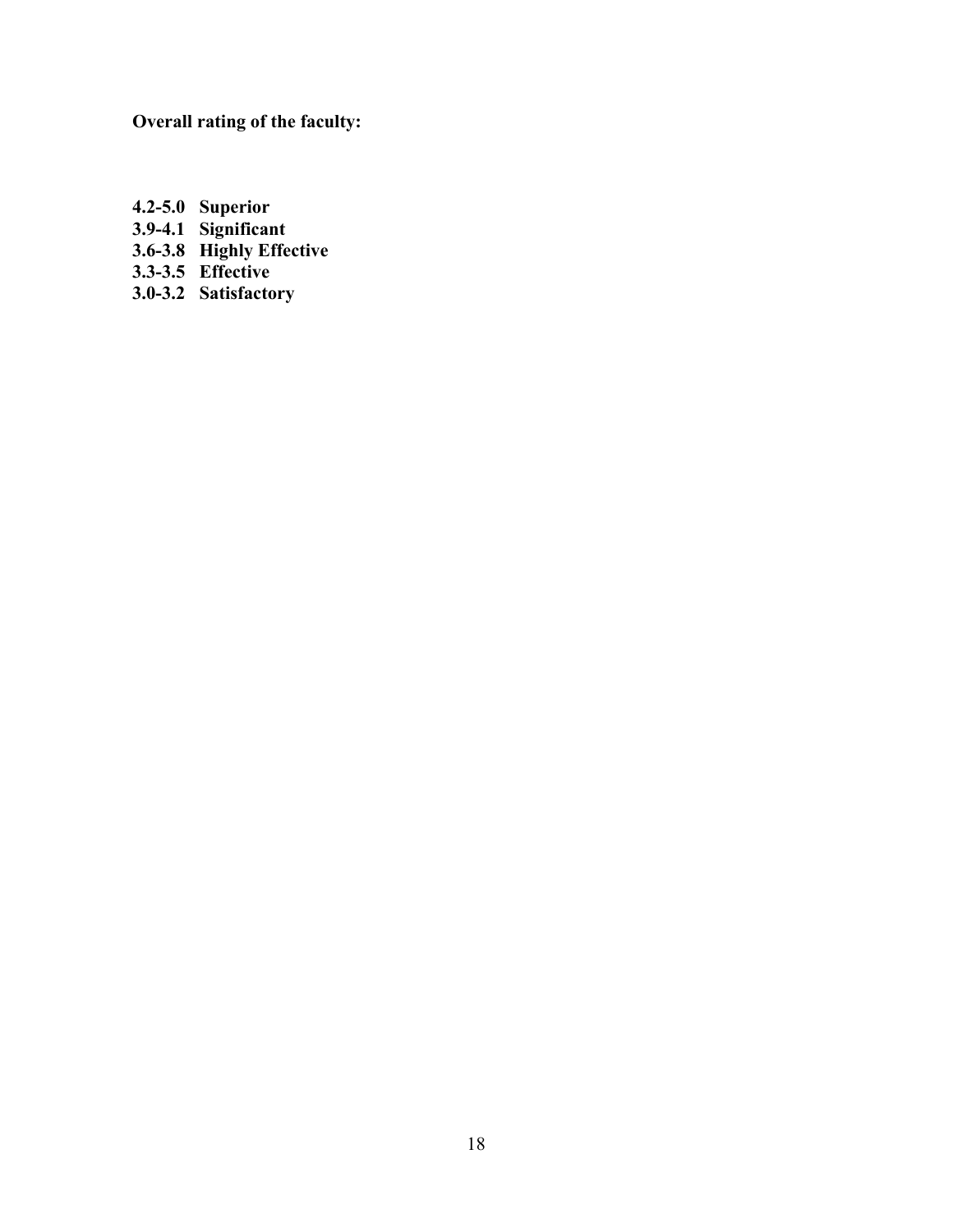### **APPENDIX B Foreign Languages and Literatures Classroom Observation summary Form**

( ) CHAIRPERSON ( ) PEER

Evaluation of Faculty Member Based Upon Classroom Visitation

Faculty Member Being Evaluated

Nature of Evaluation: \_\_\_\_\_ Retention \_\_\_\_\_\_ Tenure

PAI \_\_\_\_ Promotion to rank of \_\_\_\_\_\_\_\_\_\_\_\_\_\_\_

# Ratings Based Upon This Visitation

Rate this instructor on each item according to the following:

| $U =$ Unsatisfactory | $SA = Satisfactory$     |
|----------------------|-------------------------|
| E=Effective          | $HE =$ Highly Effective |
| $SG = Significant$   | $SU =$ Superior         |

| Command of the subject matter or discipline.                            | $($ ) |  |
|-------------------------------------------------------------------------|-------|--|
| Ability to organize, analyze, and present knowledge or material.        | $($ ) |  |
| Ability to encourage and interest the students in the learning process. | $($ ) |  |
| Overall degree of teaching effectiveness.                               | $($ ) |  |

Detailed written comments addressing each category (required from the evaluator)

| Evaluator's signature: | Date |
|------------------------|------|
|                        |      |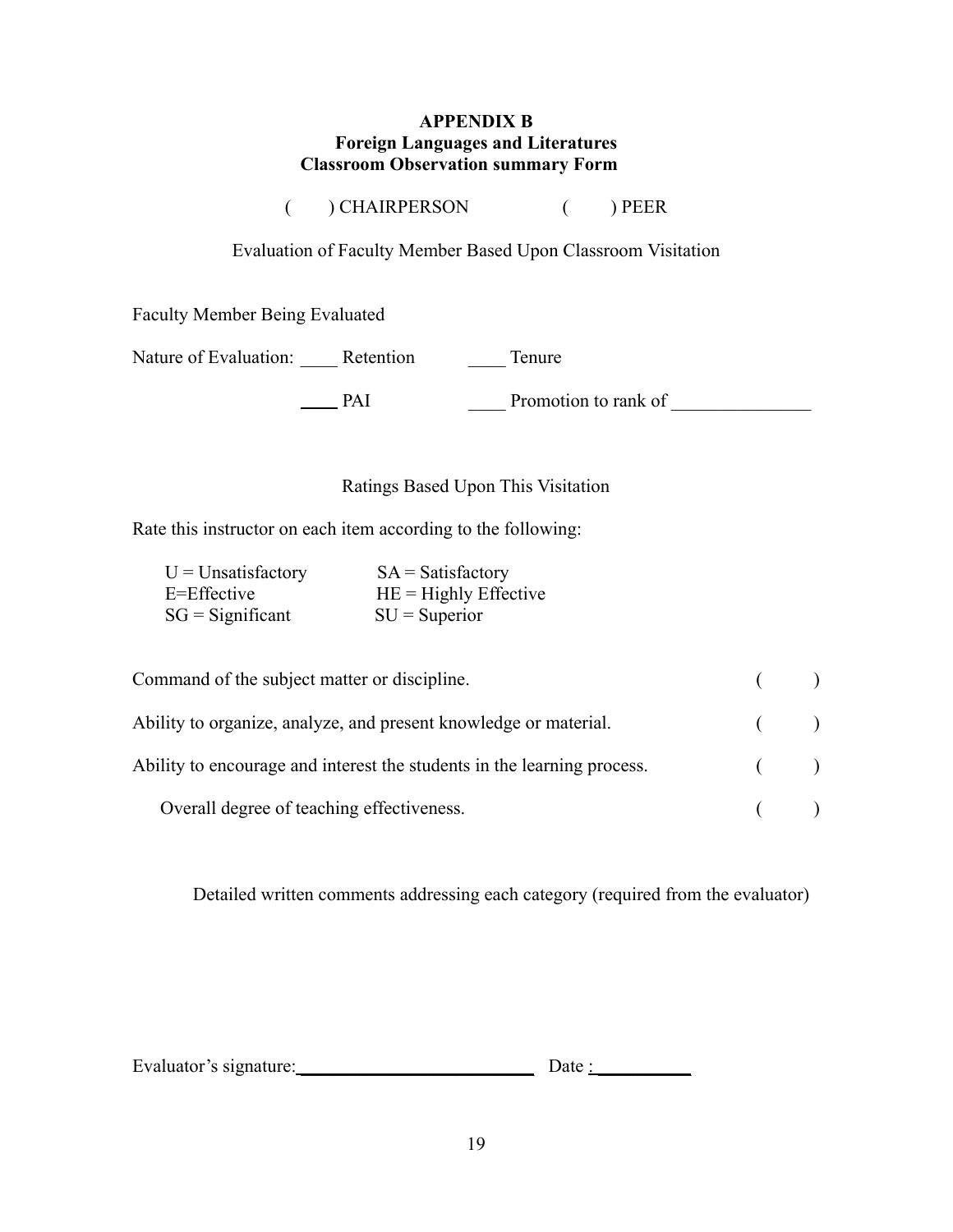# **APPENDIX C**

### **Foreign Languages and Literatures Reassigned Time Activity/Primary Duties Evaluation Form**

|                                  |                 |           | $\frac{1}{\sqrt{1-\frac{1}{1-\frac{1}{1-\frac{1}{1-\frac{1}{1-\frac{1}{1-\frac{1}{1-\frac{1}{1-\frac{1}{1-\frac{1}{1-\frac{1}{1-\frac{1}{1-\frac{1}{1-\frac{1}{1-\frac{1}{1-\frac{1}{1-\frac{1}{1-\frac{1}{1-\frac{1}{1-\frac{1}{1-\frac{1}{1-\frac{1}{1-\frac{1}{1-\frac{1}{1-\frac{1}{1-\frac{1}{1-\frac{1}{1-\frac{1}{1-\frac{1}{1-\frac{1}{1-\frac{1}{1-\frac{1}{1-\frac{1}{1-\frac{1}{1-\frac{1}{1-\frac{1}{1-\$ |          |
|----------------------------------|-----------------|-----------|-----------------------------------------------------------------------------------------------------------------------------------------------------------------------------------------------------------------------------------------------------------------------------------------------------------------------------------------------------------------------------------------------------------------------|----------|
| Overall evaluation (Circle one): |                 |           |                                                                                                                                                                                                                                                                                                                                                                                                                       |          |
| (1)                              |                 |           | Unsatisfactory Satisfactory Effective Highly Effective Superior<br>$(2)$ $(3)$ $(4)$                                                                                                                                                                                                                                                                                                                                  | (5)      |
|                                  | $Activity \_\_$ |           |                                                                                                                                                                                                                                                                                                                                                                                                                       |          |
| Overall evaluation (Circle one): |                 |           |                                                                                                                                                                                                                                                                                                                                                                                                                       |          |
| (1)                              | (2)             |           | Unsatisfactory Satisfactory Effective Highly Effective Superior<br>$(3)$ $(4)$                                                                                                                                                                                                                                                                                                                                        | (5)      |
|                                  |                 |           |                                                                                                                                                                                                                                                                                                                                                                                                                       |          |
| Overall evaluation (Circle one): |                 |           |                                                                                                                                                                                                                                                                                                                                                                                                                       |          |
| Unsatisfactory                   | Satisfactory    | Effective | <b>Highly Effective</b>                                                                                                                                                                                                                                                                                                                                                                                               | Superior |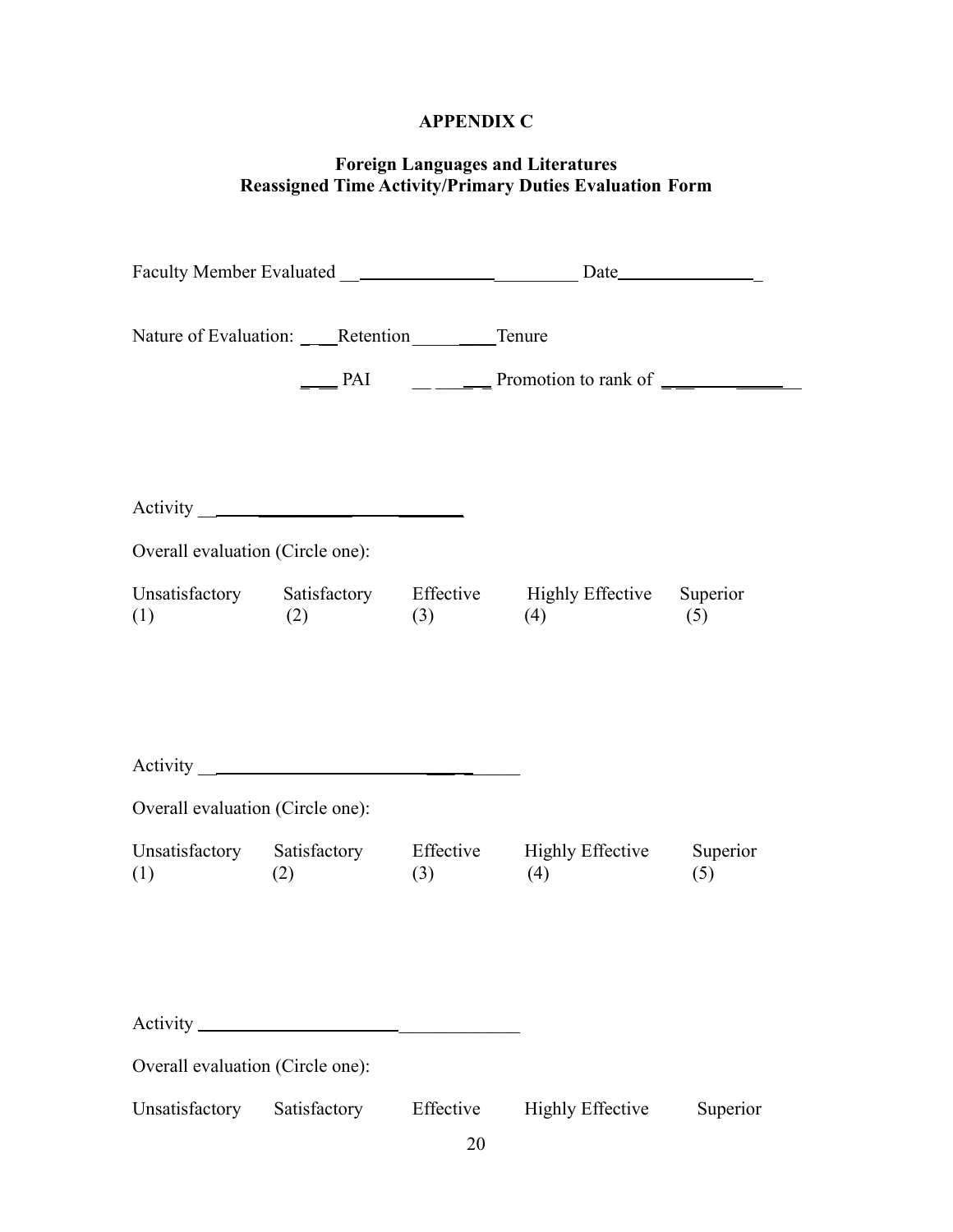(1)  $(2)$   $(3)$   $(4)$   $(5)$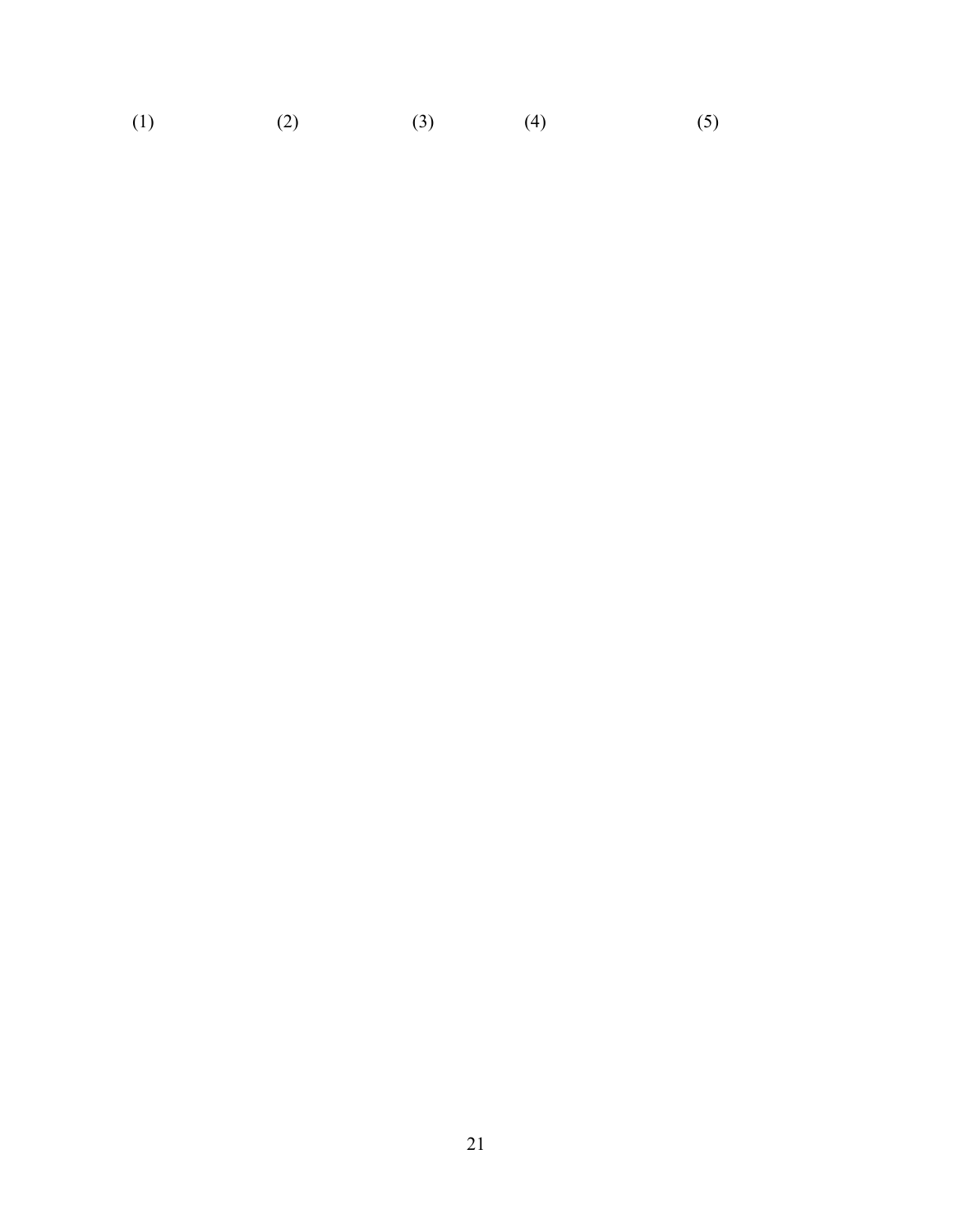# **APPENDIX D Foreign Languages and Literatures Research/Creative Activity Evaluation Form**

| Faculty Member Evaluated        |      | Date                 |
|---------------------------------|------|----------------------|
| Nature of Evaluation: Retention |      | Tenure               |
|                                 | PA I | Promotion to rank of |

Tally the numbers in each category below.

# Group I:

- 1. Submission of a proposal for presentation at a professional conference or seminar.
- 2. Presentation at department, college or university forums.
- 3. Evidence of work in progress (i.e. bibliography or draft)
- 4. Attendance in professional meetings, conferences, seminars and workshops.
- 5. Show evidence of writing of a grant proposal.

# Group II:

- 1. Presentation at meetings, conferences, seminars, workshops, etc. of local, state, or regional professional organizations.
- 2. Evidence of submission of grant or contract proposals.
- 3. Evidence of a manuscript accepted for presentation at national or international conference (not presented.)
- 4. Evidence of preparation/submission of manuscripts for publication.
- 5. Service as referee, juror, or editor for professional publications or organizations.
- 6. Presentation at teacher in-service and staff development programs.
- 7. Professional consultations (i.e. textbook review)
- 8. Writing/Preparation of manuals and textbooks.
- 9. Presentation of faculty members' original research at a department, college or university workshops, seminars or forums.
- 10. Translations of one's work or other writer's works, editing of translations.
- 11. Research involved with program review or accreditation.

12. Completion of a professional development program (one-day or multiple-day) which results in receipt of a certificate.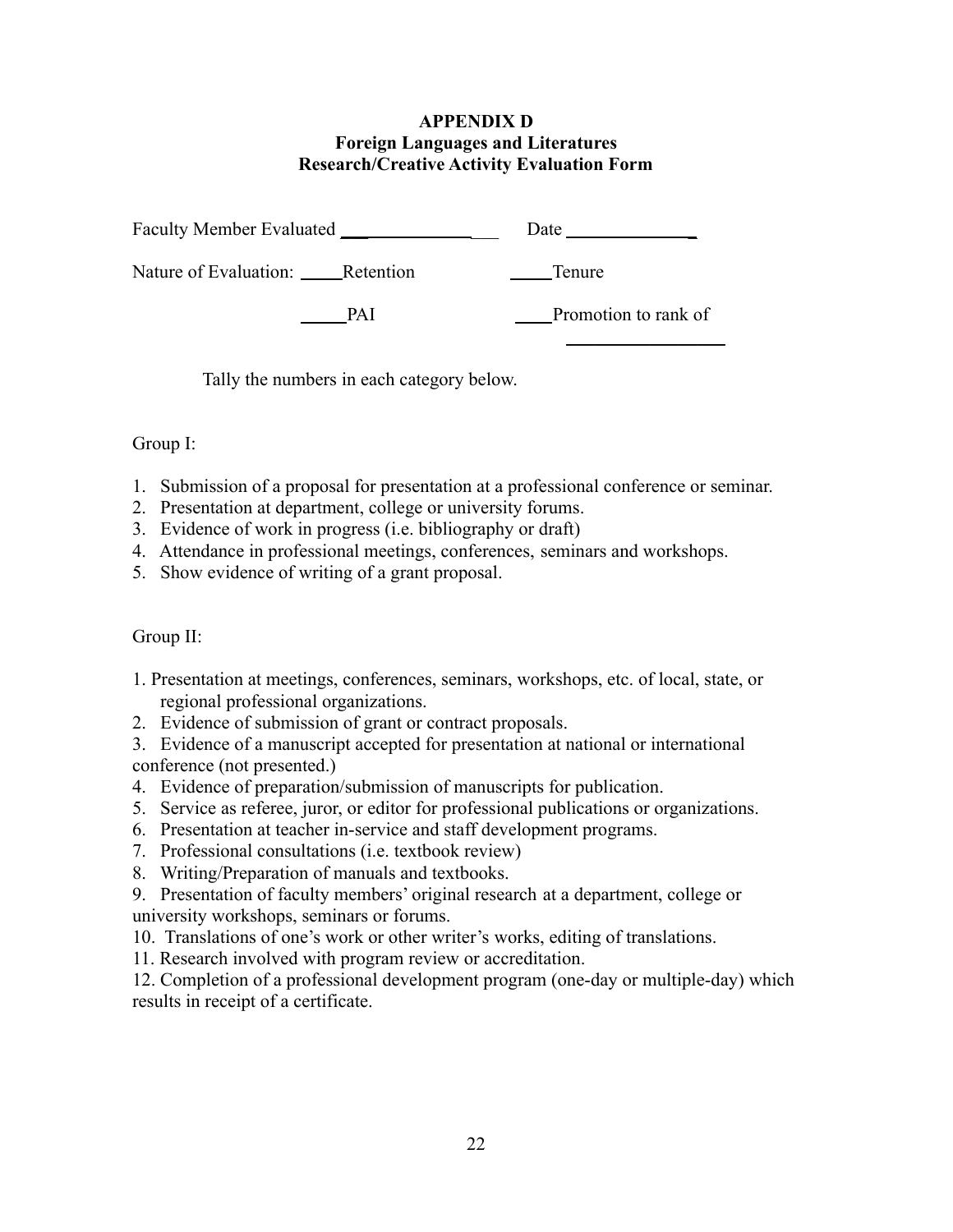# Group III:

1. Presentation at meetings, conferences, seminars, workshops, etc. of national or international professional organizations.

2. Presentation at professional workshops and/or seminars for academic groups.

3. Funded internal awards of grants.

4. Publication of creative writings, book reviews, translation, research works or entries in encyclopedias.

5. Evidence or letter of acceptance of publication of articles, books, book reviews, book chapters or entries in encyclopedias.

6. Citation in published works or other professional recognition of accomplishment or contribution.

7. Production of film, videotape, computer program, Internet web sites or any other instructional material, including electronic media.

8. Patents or copyrights.

# Group IV:

1. Publications of book chapters, books, translation of an entire work.

2. Funded external grants.

**\*** Other research and creative activities deemed worthy of points, such as an award or recognition from professional groups or organizations that addresses scholarly achievement, etc.

# **Overall Evaluation (Circle one based on table below):**

| Unsatisfactory Appropriate |                         | <b>Satisfactory</b> | <b>Highly Satisfactory</b> |
|----------------------------|-------------------------|---------------------|----------------------------|
| <b>Effective</b>           | <b>Highly Effective</b> | Significant         | <b>Superior</b>            |

**Comments:**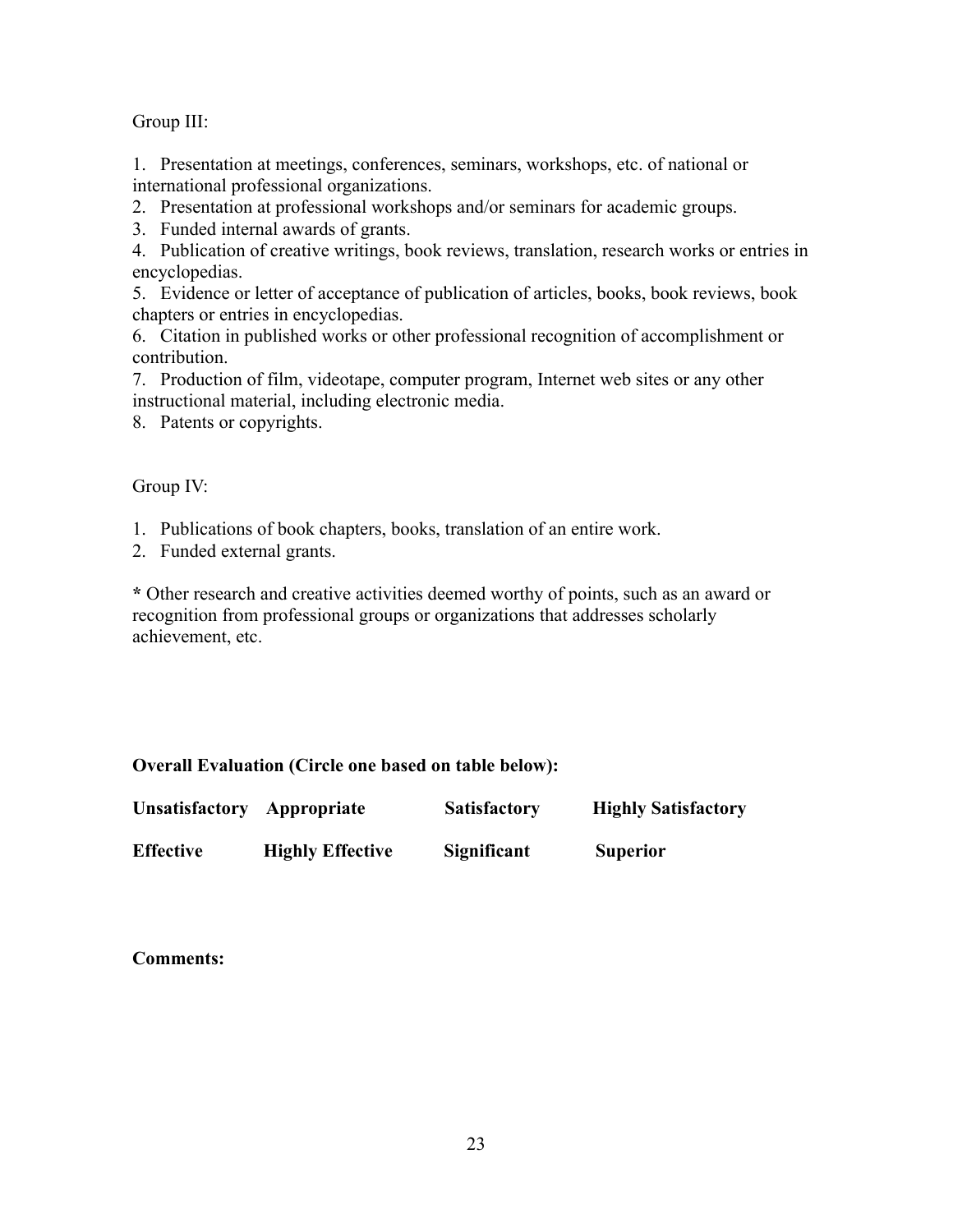### **APPENDIX E Foreign Languages and Literatures Service Evaluation Form**

|                                        |     | Date                 |
|----------------------------------------|-----|----------------------|
| Nature of Evaluation: ______ Retention |     | Tenure               |
|                                        | PAI | Promotion to rank of |
|                                        |     |                      |

Tally the numbers in each category below.

# Group  $I(a)$ :

- 1. Active membership on department committees
- 2. Membership on the department search committee.
- 3. Participating in program reviews, program accreditation or assessment activities.

# Group  $I(b)$ :

- 1. Participating in committee activities which foster departmental growth and visibility**.**
- 2. Sponsoring or advising of student organizations/groups.
- 3. Chairperson of a departmental committee.
- 4. Conducting program review or program accreditation.

Group II (a):

1. Speaking engagements on campus or in the community for a special occasion (i.e. Foreign Language Week, Hispanic Heritage Month, Afro-American Heritage Month, Career Day, etc.).

2. Presentation in poetry recitals, dramatic readings or any other public performance as part of a group or as an individual.

3. Organization of symposium, college's seminar and workshops.

Group II (b):

- 1. Service on a college or university committee.
- 2. Service through union activities.
- 3. Serving as an officer of a college or university committee.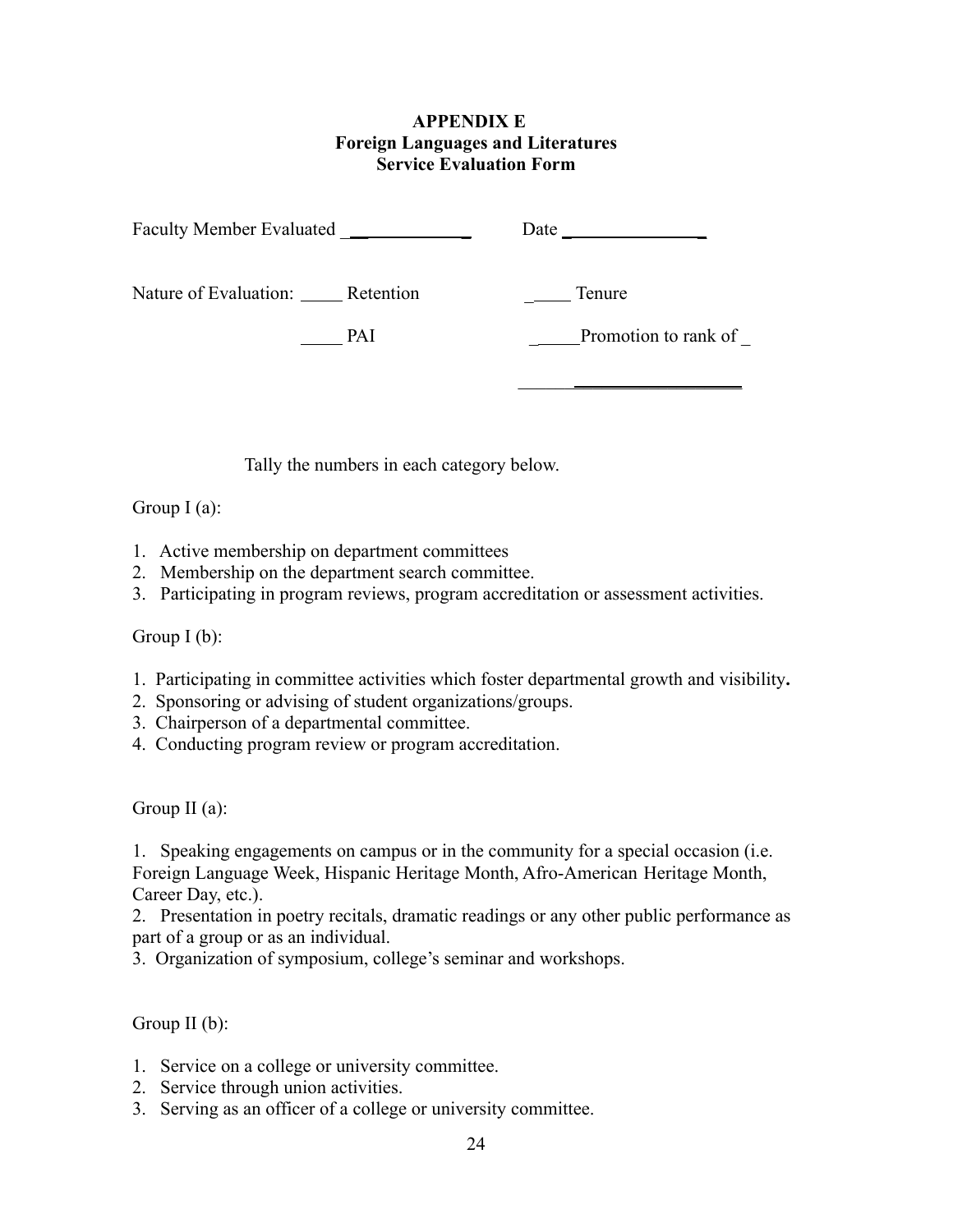4. Student recruitment/retention activities.

5. Volunteer work to the college or university (i.e. Safe Zones).

6. Chairperson of a college, university or system-wide committee.

7. Establishment/implementation of study abroad programs.

8. Serving on an accreditation team.

9. Evidence of research and groundwork which lead to the development of international programs.

Group III (a):

1. Provide information or references to external inquirers.

2. Workshop presentations to teachers and other professionals in the community.

3. Participation in committees or activities designed to increase cooperation with other institutions.

Group III (b):

1. Volunteer work (to the university or wider community) which draws upon one's academic skills.

- 2. Partnership with local elementary/secondary schools/community organizations.
- 3. Organizing specialized recruitment/retention programs.
- 4. Monitoring students in professional activities.
- 5. Community outreach.

6. Appointment to a position in a professional committee or organization based upon one's academic expertise.

7. Serve as judge at competitions sponsored by professional organizations

Group IV (a):

- 1. Membership in professional organizations.
- 2. Invitation to participate in an election as an officer/delegate to a professional organization.
- 3. Invitation to serve on a committee.

Group IV (b):

- 1. Nomination to election as an officer/delegate to a professional organization.
- 2. Serving as an officer/delegate in a professional organization.
- 3. Serving on an editorial board.

\*Other service activities deemed worthy of points, such as an award that certifies one's professional competence or achievement in service, etc.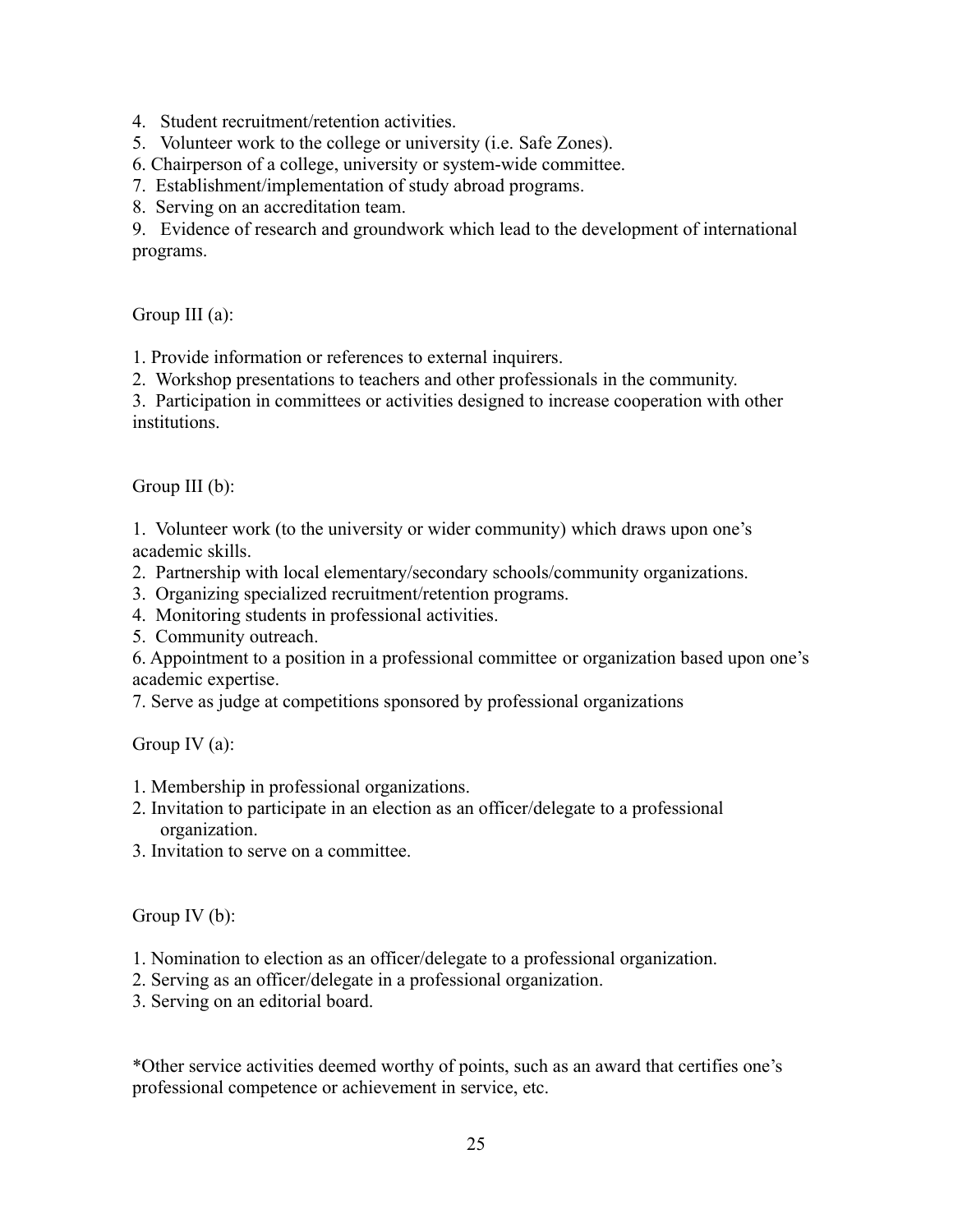# **Overall evaluation (Circle one based on table below):**

| <b>Unsatisfactory</b>   | Appropriate | <b>Highly Satisfactory</b> | <b>Effective</b> |
|-------------------------|-------------|----------------------------|------------------|
| <b>Highly Effective</b> | Significant | <b>Superior</b>            |                  |

**Comments:**